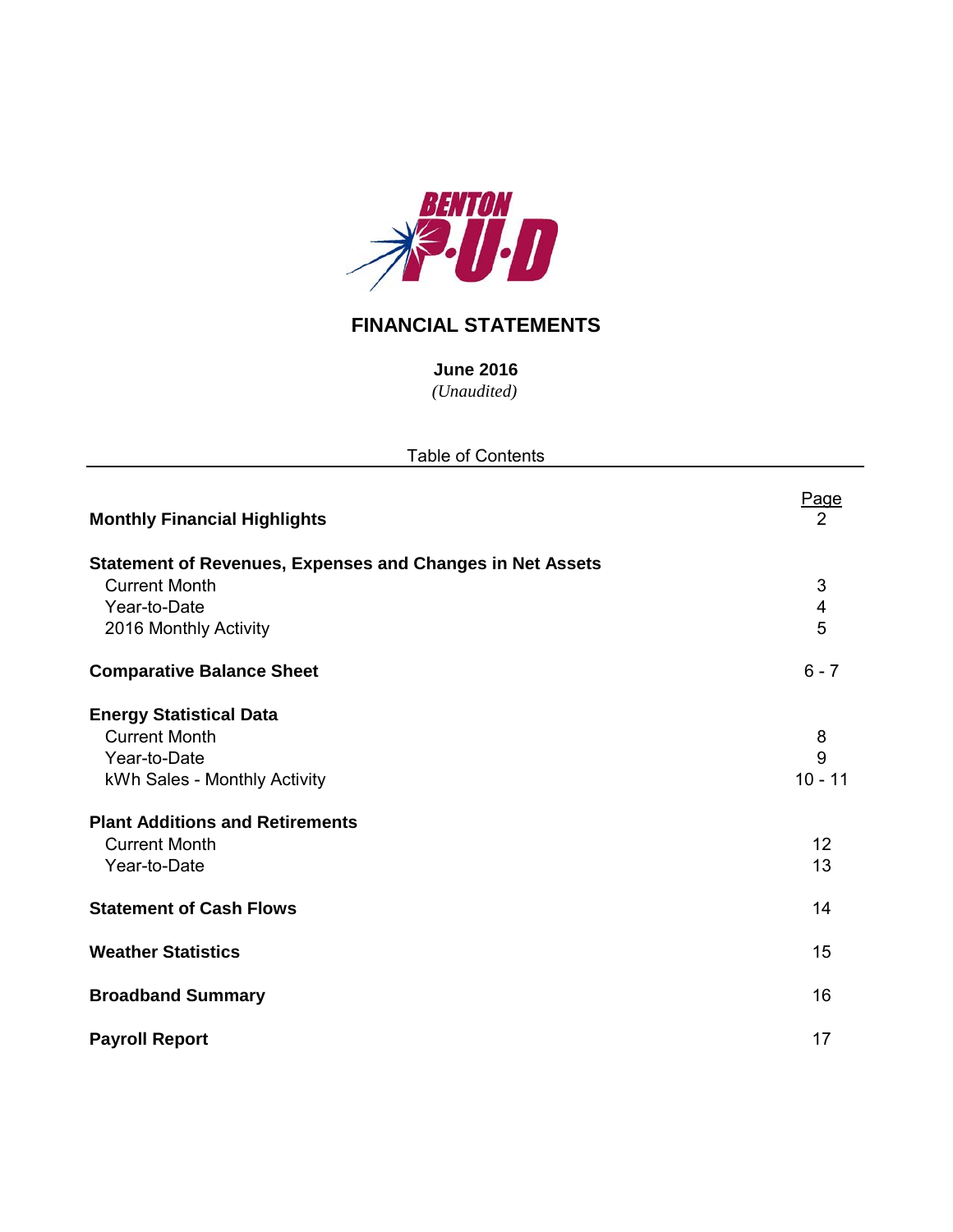

# *Financial Highlights*

*June 2016*



Financial highlights for the month of June:

- $\triangleright$  District operations resulted in an increase in net assets of \$1.8M for the month.
- The average temperature of 71.8° was 2.2° above normal. Cooling degree days were 36% above average.
- Total retail kWh billed during June was down 11% from last year and 6% above budget.
- $\triangleright$  Net power supply costs were \$6.8 million for the month with sales for resale of \$1.1 million and an average price of \$22 per MWh.
- June's non-power operating costs of \$1.6 million before taxes and depreciation were 11% below budget.
- $\triangleright$  Net capital expenditures were \$1.1M for the month.

|                               |            | (in thousands of dollars) |         |           |          |         |     |     |            |     |            |            |                  |               |
|-------------------------------|------------|---------------------------|---------|-----------|----------|---------|-----|-----|------------|-----|------------|------------|------------------|---------------|
|                               |            | Feb                       | Mar     |           |          |         | Jul |     |            | Oct | <b>Nov</b> | Dec        | <b>Total YTD</b> | Annual        |
| <b>Change in Net Position</b> | <b>Jan</b> |                           |         | Apr       | May      | Jun     |     | Aug | <b>Sep</b> |     |            |            |                  | <b>Budget</b> |
| Actual                        | (S517)     | (\$1,277)                 | \$969   | (\$1,658) | (\$170)  | \$1,854 |     |     |            |     |            |            | (\$799)          |               |
| <b>Budget</b>                 | (\$464)    | (\$1,452)                 | \$511   | (S2, 381) | \$99     | \$1,545 |     |     |            |     |            |            | ( \$2, 141)      | (\$15)        |
|                               |            |                           |         |           |          |         |     |     |            |     |            |            |                  |               |
|                               |            |                           |         |           |          |         |     |     |            |     |            |            |                  | Annual        |
| <b>Net Power Costs</b>        | Jan        | Feb                       | Mar     | Apr       | May      | Jun     | Jul | Aug | Sep        | Oct | Nov        | Dec        | Total            | <b>Budget</b> |
| Power Supply Costs            | \$8,359    | \$7,716                   | \$7,578 | \$7.872   | \$7,051  | \$7.942 |     |     |            |     |            |            | \$46,518         | \$101.896     |
| Less: Sales for Resale        | (1,552)    | 1.441)                    | (1,631) | (1, 271)  | (1, 115) | (1.114) |     |     |            |     |            |            | (8, 125)         | (20, 208)     |
| <b>Net Power Costs</b>        | \$6,806    | \$6,275                   | \$5,947 | \$6,601   | \$5,936  | \$6,828 |     |     |            |     |            |            | \$38,393         | \$81,688      |
|                               |            |                           |         |           |          |         |     |     |            |     |            |            |                  |               |
|                               |            |                           |         |           |          |         |     |     |            |     |            |            |                  | Annual        |
| <b>Net Capital Costs</b>      | Jan        | Feb                       | Mar     | Apr       | May      | Jun     | Jul | Aug | <b>Sep</b> | Oct | Nov        | <b>Dec</b> | <b>Total</b>     | <b>Budget</b> |

| <b>Net Capital Costs</b>    | Jan   | Feb   | <b>Mar</b> | Apr   | <b>May</b> | Jun     | Jul | Aug | <b>Sep</b> | Oct | <b>Nov</b> | <b>Dec</b> | <b>Total</b>            | <b>Budget</b> |
|-----------------------------|-------|-------|------------|-------|------------|---------|-----|-----|------------|-----|------------|------------|-------------------------|---------------|
| Capital Expenditures        | \$993 | \$997 | \$1.275    | \$572 | \$1.177    | \$1.163 |     |     |            |     |            |            | \$6,177                 | \$15,566      |
| Less: Capital Contributions | (155) | (98)  | (109)      | (53)  | (202)      | (55)    |     |     |            |     |            |            | (672)                   | (1.285)       |
| <b>Net Capital Costs</b>    | \$837 | \$899 | 166        | \$519 | \$975      | \$1.108 |     |     |            |     |            |            | $$5.505$ $\blacksquare$ | \$14,281      |
|                             |       |       |            |       |            |         |     |     |            |     |            |            |                         |               |

| <b>Load Statistics</b>    | Jan | Feb | <b>Mar</b> | Apr | <b>May</b> | Jun | Jul | Aug | Sep | Oct | <b>Nov</b> | <b>Dec</b> | <b>Total</b> | Annual<br><b>Budget</b> |
|---------------------------|-----|-----|------------|-----|------------|-----|-----|-----|-----|-----|------------|------------|--------------|-------------------------|
| aMW - Retail Sales Billed | 192 | 175 | 145        | 194 | 205        | 257 |     |     |     |     |            |            | 195          | 202                     |
| aMW<br>- Sales for Resale | 79  | 86  | 101        | 95  | 69         | 57  |     |     |     |     |            |            | 04<br>ŏΊ     | 48                      |





\*2016 budget included a 4.9% revenue increase and the forecast includes the proposed 4.9% revenue increase.



**May Power Resource Stack** 



\*Load is based on energy consumed, not billed in the listed month.

| <b>Key Ratios</b>                                                           |        |
|-----------------------------------------------------------------------------|--------|
| Current Ratio                                                               | 3.86:1 |
| Debt Service Coverage (2013 actual)                                         | 3.14   |
| Debt Service Coverage (2014 Actual)                                         | 3.38   |
| Debt Service Coverage (2015 Actual)                                         | 2.93   |
| Debt Service Coverage (2016 projection)<br>(includes capital contributions) | 277    |

| <b>Other Statistics</b>                 |             |         |
|-----------------------------------------|-------------|---------|
| Unrestricted Undesignated Reserves      | \$<br>26.9  | million |
| Bond Insurance Replacement (designated) | \$<br>3.1   | million |
| Power Market Volatility (designated)    | \$<br>3.3   | million |
| Special Capital (designated)            | \$<br>5.3   | million |
| Customer Deposits (designated)          | \$<br>1.4   | million |
| Bond Principal & Interest (restricted)  | \$<br>2.4   | million |
| Bond Reserve Account (restricted)       | \$<br>1.1   | million |
| <b>Net Utility Plant</b>                | \$<br>120.4 | million |
| Long-Term Debt                          | \$<br>52.6  | million |
| <b>Active Service Agreements</b>        | 51.652      |         |
| <b>Non-Contingent Employees</b>         | 150.25      |         |
| Contingent YTD FTE's                    | 1.86        |         |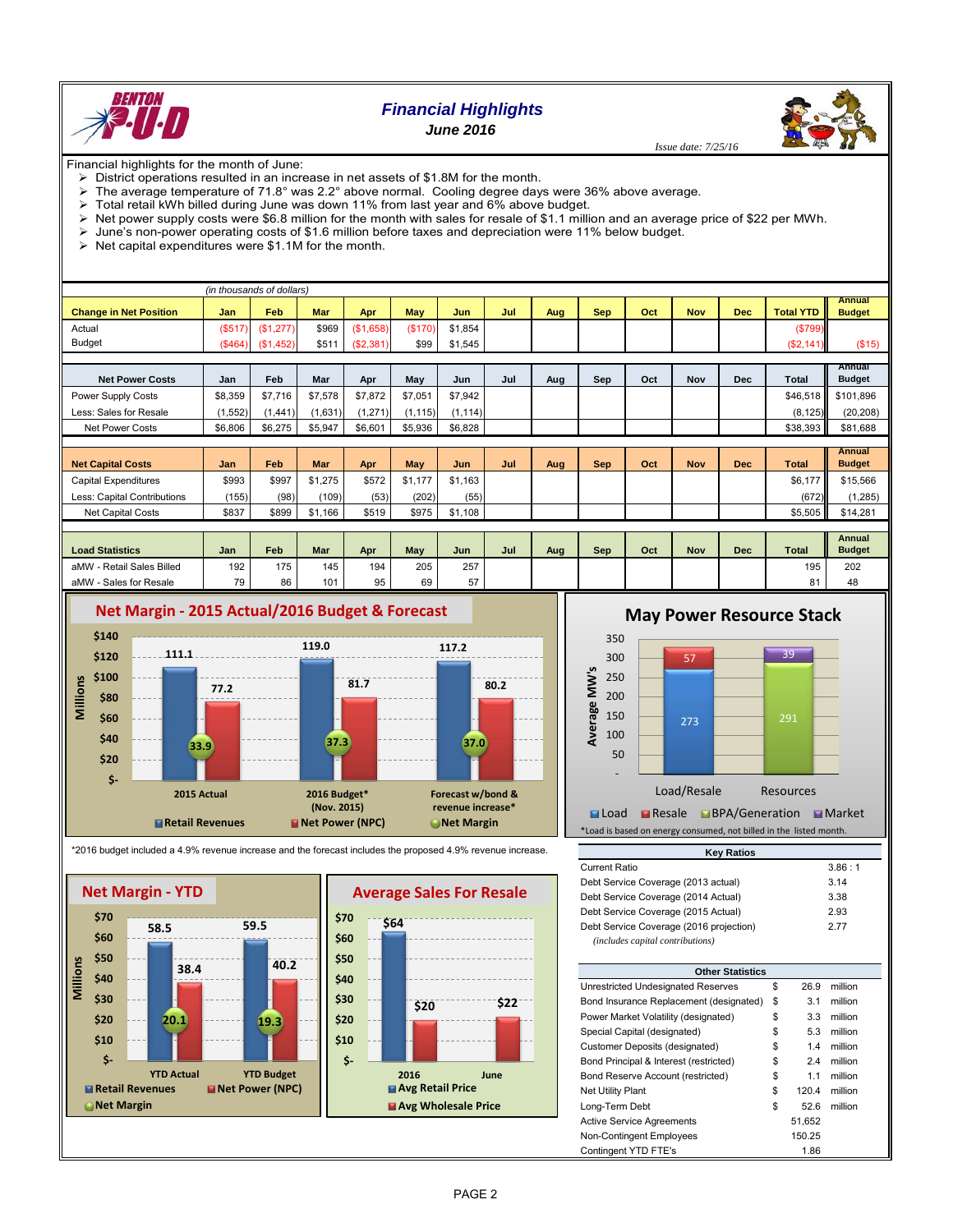## **PUBLIC UTILITY DISTRICT NO.1 OF BENTON COUNTY STATEMENT OF REVENUES, EXPENSES, AND CHANGES IN NET POSITION CURRENT MONTH**

|                                                            | 6/30/2016     |               | 6/30/2015                |               |                          |  |
|------------------------------------------------------------|---------------|---------------|--------------------------|---------------|--------------------------|--|
|                                                            | <b>ACTUAL</b> | <b>BUDGET</b> | <b>PCT</b><br><b>VAR</b> | <b>ACTUAL</b> | <b>PCT</b><br><b>VAR</b> |  |
| <b>OPERATING REVENUES</b>                                  |               |               |                          |               |                          |  |
| Energy Sales - Retail                                      | \$12,141,371  | \$11,640,057  | 4%                       | \$12,567,694  | $-3%$                    |  |
| <b>Energy Sales for Resale</b>                             | 1,073,427     | 1,101,471     | $-3%$                    | 849.649       | 26%                      |  |
| Transmission of Power for Others                           | 40,767        | 57,202        | -29%                     | 39,827        | 2%                       |  |
| <b>Broadband Revenue</b>                                   | 170,101       | 173,959       | $-2%$                    | 161,865       | 5%                       |  |
| <b>Other Revenue</b>                                       | 100,373       | 103,199       | $-3%$                    | 119,312       | $-16%$                   |  |
| <b>TOTAL OPERATING REVENUES</b>                            | 13,526,038    | 13,075,888    | 3%                       | 13,738,346    | $-2%$                    |  |
| <b>OPERATING EXPENSES</b>                                  |               |               |                          |               |                          |  |
| <b>Purchased Power</b>                                     | 6,878,606     | 6,439,627     | 7%                       | 8,378,406     | $-18%$                   |  |
| <b>Purchased Transmission &amp; Ancillary Services</b>     | 1,130,664     | 1,116,324     | 1%                       | 1,089,975     | 4%                       |  |
| <b>Conservation Program</b>                                | (66, 815)     | 11,893        | >200%                    | 89,469        | $-175%$                  |  |
| <b>Total Power Supply</b>                                  | 7,942,455     | 7,567,844     | 5%                       | 9,557,850     | $-17%$                   |  |
| <b>Transmission Operation &amp; Maintenance</b>            | 22.498        | 6,650         | >200%                    | (16, 437)     | >200%                    |  |
| Distribution Operation & Maintenance                       | 713,118       | 735,020       | $-3%$                    | 767,990       | $-7%$                    |  |
| <b>Broadband Expense</b>                                   | 79,551        | 104,028       | $-24%$                   | 43,656        | 82%                      |  |
| Customer Accounting, Collection & Information              | 298,830       | 346,047       | $-14%$                   | 335.435       | $-11%$                   |  |
| Administrative & General                                   | 450,863       | 565,816       | $-20%$                   | 657,944       | $-31%$                   |  |
| Subtotal before Taxes & Depreciation                       | 1,564,860     | 1,757,561     | $-11%$                   | 1,788,589     | $-13%$                   |  |
| Taxes                                                      | 1,080,272     | 1,065,494     | 1%                       | 1,090,926     | $-1%$                    |  |
| Depreciation & Amortization                                | 1,036,216     | 1,144,572     | $-9%$                    | 1,169,117     | $-11%$                   |  |
| <b>Total Other Operating Expenses</b>                      | 3,681,348     | 3,967,627     | $-7%$                    | 4,048,632     | $-9%$                    |  |
| <b>TOTAL OPERATING EXPENSES</b>                            | 11,623,803    | 11,535,472    | 1%                       | 13,606,482    | $-15%$                   |  |
| <b>OPERATING INCOME (LOSS)</b>                             | 1,902,235     | 1,540,417     | 23%                      | 131,864       | >200%                    |  |
| <b>NONOPERATING REVENUES &amp; EXPENSES</b>                |               |               |                          |               |                          |  |
| Interest Income                                            | 25,894        | (11, 654)     | >200%                    | 18,803        | 38%                      |  |
| Other Income                                               | 23,075        | 31,339        | $-26%$                   | 32,753        | -30%                     |  |
| <b>Other Expense</b>                                       |               |               | n/a                      |               | n/a                      |  |
| <b>Interest Expense</b>                                    | (210, 530)    | (206, 837)    | 2%                       | (227, 109)    | $-7%$                    |  |
| Debt Discount/Premium Amortization & Loss on Defeased Debt | 35,230        | 35,230        | 0%                       | 36,018        | $-2%$                    |  |
| MtM Gain/(Loss) on Investments                             | 23,340        |               | n/a                      | (45, 320)     | $-152%$                  |  |
| Loss in Joint Ventures/Special Assessments                 |               |               | n/a                      |               | n/a                      |  |
| <b>TOTAL NONOPERATING REVENUES &amp; EXPENSES</b>          | (102, 991)    | (151, 922)    | -32%                     | (184,855)     | -44%                     |  |
| INCOME (LOSS) BEFORE CAPITAL CONTRIBUTIONS                 | 1,799,245     | 1,388,495     | 30%                      | (52, 991)     | >200%                    |  |
| <b>CAPITAL CONTRIBUTIONS</b>                               | 55,050        | 156,919       | -65%                     | 270,484       | -80%                     |  |
| <b>CHANGE IN NET POSITION</b>                              | \$1,854,294   | \$1,545,414   | 20%                      | \$217.493     | >200%                    |  |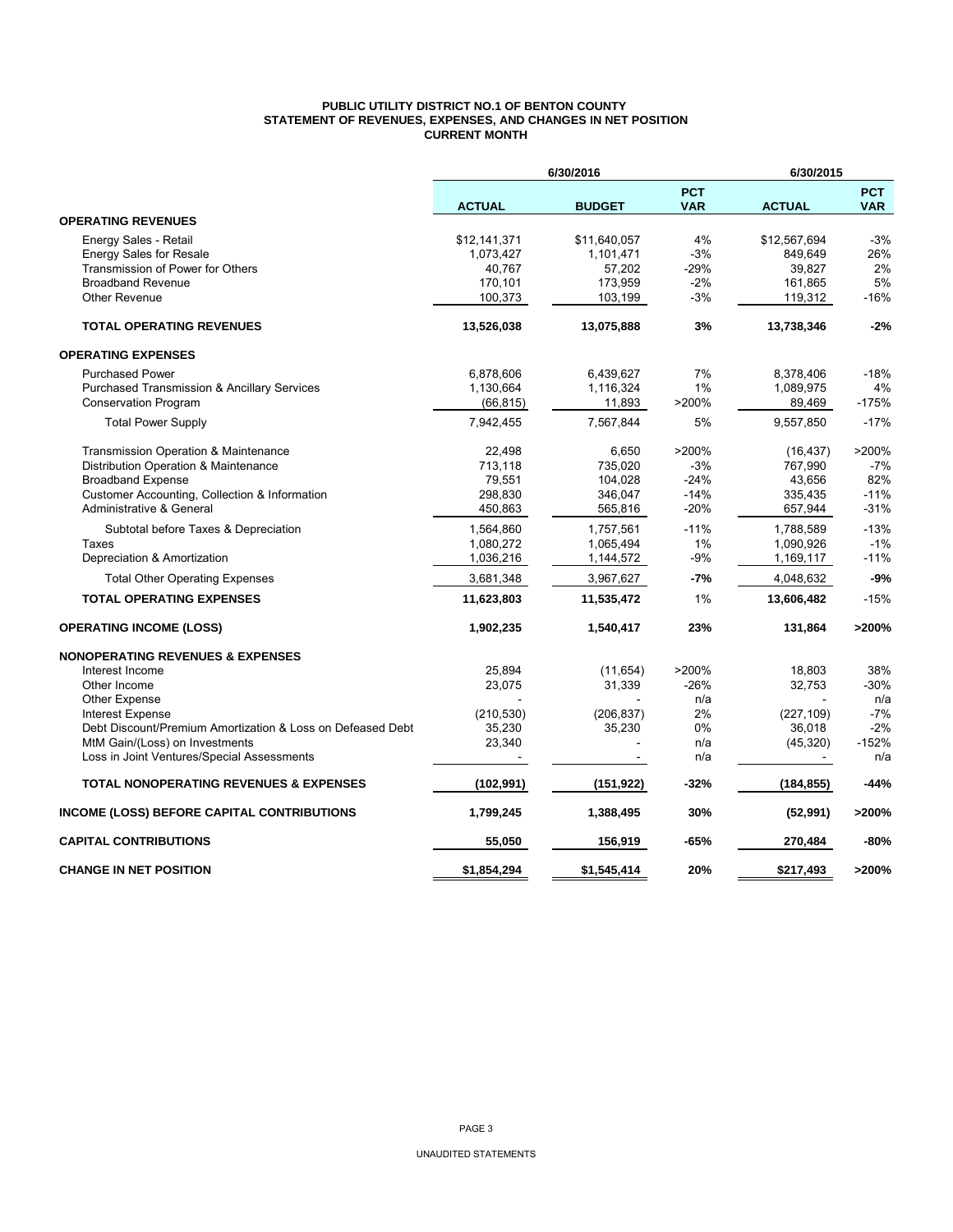## **PUBLIC UTILITY DISTRICT NO.1 OF BENTON COUNTY STATEMENT OF REVENUES, EXPENSES, AND CHANGE IN NET POSITION YEAR TO DATE**

|                                                                                | 6/30/2016         |               |                          | 6/30/2015        |                          |  |
|--------------------------------------------------------------------------------|-------------------|---------------|--------------------------|------------------|--------------------------|--|
|                                                                                | <b>ACTUAL</b>     | <b>BUDGET</b> | <b>PCT</b><br><b>VAR</b> | <b>ACTUAL</b>    | <b>PCT</b><br><b>VAR</b> |  |
| <b>OPERATING REVENUES</b>                                                      |                   |               |                          |                  |                          |  |
| Energy Sales - Retail                                                          | \$58,515,915      | \$59,535,413  | $-2%$                    | \$56.655.247     | 3%                       |  |
| <b>Energy Sales for Resale</b>                                                 | 7,679,280         | 8,277,977     | $-7%$                    | 9,385,982        | $-18%$                   |  |
| Transmission of Power for Others                                               | 445,633           | 343,212       | 30%                      | 337,942          | 32%                      |  |
| <b>Broadband Revenue</b>                                                       | 1,009,299         | 1,053,847     | $-4%$                    | 984,881          | 2%                       |  |
| Other Revenue                                                                  | 1,024,836         | 1,002,321     | 2%                       | 955,827          | 7%                       |  |
| <b>TOTAL OPERATING REVENUES</b>                                                | 68,674,963        | 70,212,770    | $-2%$                    | 68,319,879       | 1%                       |  |
| <b>OPERATING EXPENSES</b>                                                      |                   |               |                          |                  |                          |  |
| <b>Purchased Power</b>                                                         | 39,778,862        | 42,219,750    | -6%                      | 39,670,918       | 0%                       |  |
| <b>Purchased Transmission &amp; Ancillary Services</b>                         | 6,547,404         | 6,553,043     | 0%                       | 6,435,493        | 2%                       |  |
| <b>Conservation Program</b>                                                    | 184,953           | 71,358        | 159%                     | 135,620          | 36%                      |  |
| <b>Total Power Supply</b>                                                      | 46,511,218        | 48,844,150    | $-5%$                    | 46,242,031       | 1%                       |  |
| Transmission Operation & Maintenance                                           | 103,778           | 39,900        | 160%                     | 74,348           | 40%                      |  |
| Distribution Operation & Maintenance                                           | 4,338,779         | 4,537,788     | $-4%$                    | 4,494,235        | $-3%$                    |  |
| <b>Broadband Expense</b>                                                       | 406,424           | 388,392       | 5%                       | 469,082          | $-13%$                   |  |
| Customer Accounting, Collection & Information                                  | 1,677,286         | 1,831,415     | $-8%$                    | 1,763,405        | $-5%$                    |  |
| Administrative & General                                                       | 3,170,056         | 3,368,275     | $-6%$                    | 3,645,763        | $-13%$                   |  |
| Subtotal before Taxes & Depreciation                                           | 9,696,323         | 10,165,769    | $-5%$                    | 10,446,834       | $-7%$                    |  |
| Taxes                                                                          | 6,329,669         | 6,405,337     | $-1%$                    | 6,019,294        | 5%                       |  |
| Depreciation & Amortization                                                    | 6,929,051         | 6,880,292     | 1%                       | 7,013,082        | $-1%$                    |  |
| <b>Total Other Operating Expenses</b>                                          | 22,955,043        | 23,451,398    | $-2%$                    | 23,479,209       | $-2%$                    |  |
| <b>TOTAL OPERATING EXPENSES</b>                                                | 69,466,261        | 72,295,548    | -4%                      | 69,721,240       | 0%                       |  |
| <b>OPERATING INCOME (LOSS)</b>                                                 | (791, 298)        | (2,082,778)   | -62%                     | (1,401,361)      | -44%                     |  |
| <b>NONOPERATING REVENUES &amp; EXPENSES</b>                                    |                   |               |                          |                  |                          |  |
| Interest Income                                                                | 149,459           | 164,342       | $-9%$                    | 150,547          | $-1%$                    |  |
| Other Income                                                                   | 170,605           | 188,034       | $-9%$                    | 316,408          | $-46%$                   |  |
| Other Expense                                                                  |                   |               | n/a                      |                  | n/a                      |  |
| Interest Expense<br>Debt Discount/Premium Amortization & Loss on Defeased Debt | (1,273,336)       | (1,256,957)   | 1%                       | (1, 397, 757)    | -9%                      |  |
| MtM Gain/(Loss) on Investments                                                 | 211,381<br>61,980 | 211,380       | 0%<br>n/a                | 216,108<br>1,340 | $-2%$<br>n/a             |  |
| Loss in Joint Ventures/Special Assessments                                     |                   |               | n/a                      |                  | n/a                      |  |
|                                                                                |                   |               |                          |                  |                          |  |
| <b>TOTAL NONOPERATING REVENUES &amp; EXPENSES</b>                              | (679, 913)        | (693, 201)    | $-2%$                    | (713, 355)       | $-5%$                    |  |
| INCOME (LOSS) BEFORE CAPITAL CONTRIBUTIONS                                     | (1,471,211)       | (2,775,979)   | -47%                     | (2, 114, 716)    | $-30%$                   |  |
| <b>CAPITAL CONTRIBUTIONS</b>                                                   | 672,255           | 634,712       | 6%                       | 1,248,647        | $-46%$                   |  |
| <b>CHANGE IN NET POSITION</b>                                                  | (798, 955)        | (2, 141, 267) | -63%                     | (866,068)        | -8%                      |  |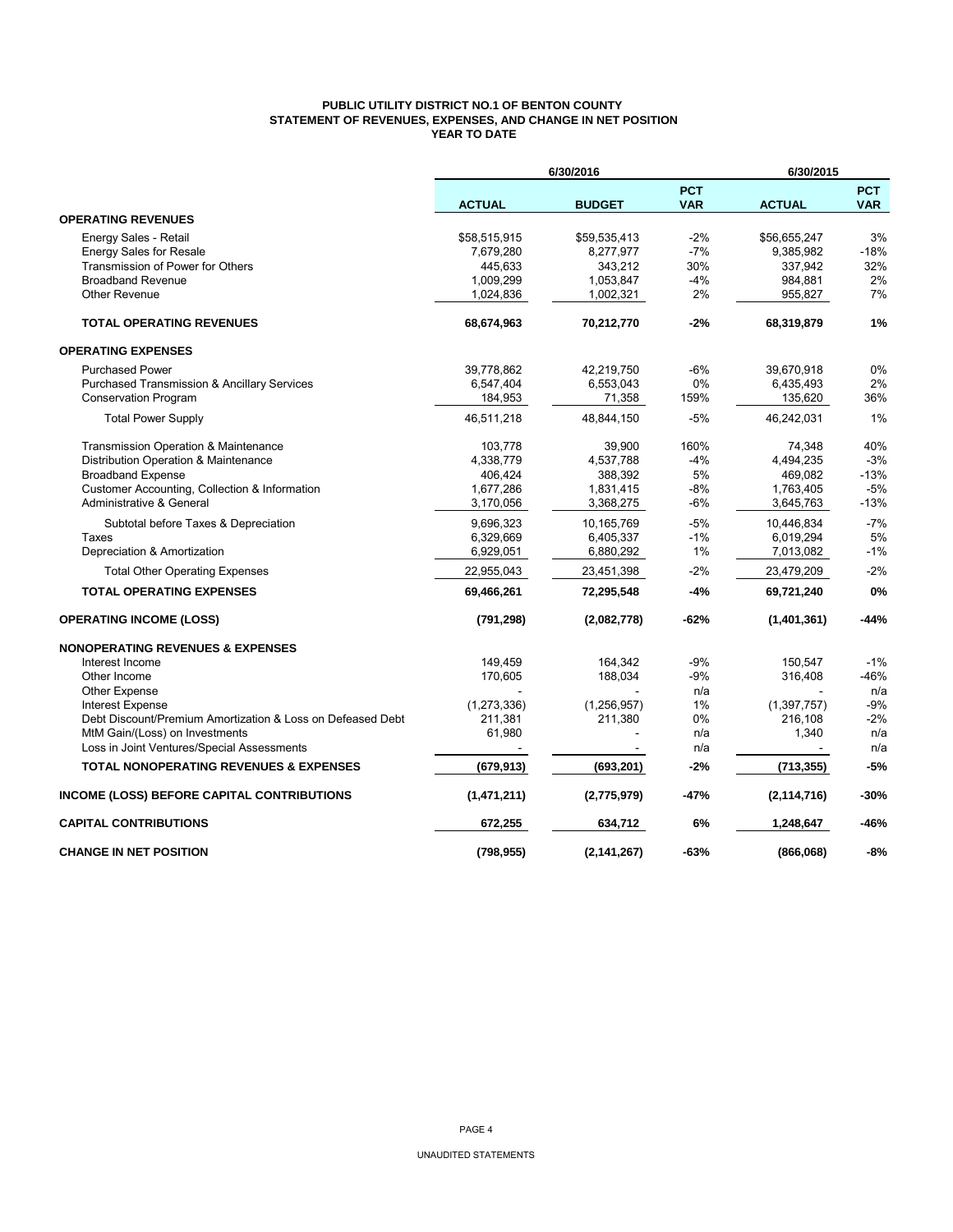## **PUBLIC UTILITY DISTRICT NO. 1 OF BENTON COUNTY STATEMENT OF REVENUES, EXPENSES, AND CHANGE IN NET POSITION 2016 MONTHLY ACTIVITY**

|                                                        | January     | February                  | March        | <b>April</b>             | May          | June         | July | August | September | October | November | December | <b>Total</b>  |
|--------------------------------------------------------|-------------|---------------------------|--------------|--------------------------|--------------|--------------|------|--------|-----------|---------|----------|----------|---------------|
| <b>OPERATING REVENUES</b>                              |             |                           |              |                          |              |              |      |        |           |         |          |          |               |
| Energy Sales - Retail                                  | \$9,911,477 | \$8,688,046               | \$10,050,551 | \$8,592,295              | \$9,132,175  | \$12,141,371 |      |        |           |         |          |          | \$58.515.915  |
| <b>Energy Sales for Resale</b>                         | 1,484,296   | 1,363,659                 | 1,537,368    | 1,173,525                | 1,047,005    | 1,073,427    |      |        |           |         |          |          | 7,679,280     |
| Transmission of Power for Others                       | 68,103      | 77,460                    | 93,851       | 97,686                   | 67,768       | 40,767       |      |        |           |         |          |          | 445,635       |
| <b>Broadband Revenue</b>                               | 162,760     | 171,089                   | 168,670      | 167,896                  | 168,783      | 170,101      |      |        |           |         |          |          | 1,009,299     |
| <b>Other Electric Revenue</b>                          | 41.560      | 114,818                   | 538,251      | 77,069                   | 152,767      | 100,373      |      |        |           |         |          |          | 1,024,838     |
| <b>TOTALOPERATING REVENUES</b>                         | 11,668,196  | 10,415,072                | 12,388,691   | 10,108,471               | 10,568,498   | 13,526,039   |      |        |           |         |          |          | 68,674,967    |
| <b>OPERATING EXPENSES</b>                              |             |                           |              |                          |              |              |      |        |           |         |          |          |               |
| <b>Purchased Power</b>                                 | 7,209,954   | 6,598,428                 | 6,395,487    | 6,762,894                | 5,933,494    | 6,878,606    |      |        |           |         |          |          | 39,778,863    |
| <b>Purchased Transmission &amp; Ancillary Services</b> | 1,126,226   | 997,796                   | 1,156,184    | 1,048,210                | 1,095,458    | 1,130,664    |      |        |           |         |          |          | 6,554,538     |
| <b>Conservation Program</b>                            | 22,430      | 120,266                   | 26,344       | 60,645                   | 22,082       | (66, 815)    |      |        |           |         |          |          | 184,952       |
| <b>Total Power Supply</b>                              | 8,358,610   | 7,716,490                 | 7,578,015    | 7,871,749                | 7,051,034    | 7,942,455    |      |        |           |         |          |          | 46,518,353    |
| Transmission Operation & Maintenance                   | 4,760       | 5,109                     | 12,764       | 33,026                   | 18,489       | 22,498       |      |        |           |         |          |          | 96,646        |
| Distribution Operation & Maintenance                   | 639,737     | 773,430                   | 714,348      | 707,747                  | 790,398      | 713,118      |      |        |           |         |          |          | 4,338,778     |
| <b>Broadband Expense</b>                               | 25,524      | 51,636                    | 83,545       | 78,214                   | 87,954       | 79,551       |      |        |           |         |          |          | 406,424       |
| Customer Accounting, Collection & Information          | 190,012     | 277,209                   | 326,396      | 278,252                  | 306,587      | 298,830      |      |        |           |         |          |          | 1,677,286     |
| Administrative & General                               | 637,442     | 556,470                   | 507,316      | 530,492                  | 487,474      | 450,863      |      |        |           |         |          |          | 3,170,057     |
|                                                        |             |                           |              |                          |              |              |      |        |           |         |          |          |               |
| Subtotal before Taxes & Depreciation                   | 1,497,475   | 1,663,854                 | 1,644,369    | 1,627,731                | 1,690,902    | 1,564,860    |      |        |           |         |          |          | 9,689,191     |
| Taxes                                                  | 1,235,004   | 1,079,121                 | 1,019,926    | 966,648                  | 948,699      | 1,080,272    |      |        |           |         |          |          | 6,329,670     |
| Depreciation & Amortization                            | 1,191,201   | 1,202,757                 | 1,194,304    | 1,199,710                | 1,104,863    | 1,036,216    |      |        |           |         |          |          | 6,929,051     |
| <b>Total Other Operating Expenses</b>                  | 3,923,680   | 3,945,732                 | 3,858,599    | 3,794,089                | 3,744,464    | 3,681,348    |      |        |           |         |          |          | 22,947,912    |
| TOTAL OPERATING EXPENSES                               | 12,282,290  | 11,662,222                | 11,436,614   | 11,665,838               | 10,795,498   | 11,623,803   |      |        |           |         |          |          | 69,466,265    |
| <b>OPERATING INCOME (LOSS)</b>                         | (614, 094)  | (1, 247, 150)             | 952,077      | (1, 557, 367)            | (227,000)    | 1,902,236    |      |        |           |         |          |          | (791, 298)    |
| <b>NONOPERATING REVENUES &amp; EXPENSES</b>            |             |                           |              |                          |              |              |      |        |           |         |          |          |               |
| Interest Income                                        | 26,798      | 26,236                    | 29,676       | 12,269                   | 28,586       | 25,894       |      |        |           |         |          |          | 149,459       |
| Other Income                                           | 9           | 50                        | 98,287       | 22,533                   | 26,652       | 23,075       |      |        |           |         |          |          | 170,606       |
| Other Expense                                          |             |                           | $\sim$       | $\sim$                   |              | $\sim$       |      |        |           |         |          |          |               |
| Interest Expense                                       | (179, 979)  | (178, 913)                | (273, 389)   | (220, 230)               | (210, 296)   | (210, 530)   |      |        |           |         |          |          | (1, 273, 337) |
| Debt Discount & Expense Amortization                   | 35,230      | 35,230                    | 35,230       | 35,230                   | 35,230       | 35,230       |      |        |           |         |          |          | 211,380       |
| MtM Gain/(Loss) on Investments                         | 59,560      | (10, 640)                 | 18,020       | (3,260)                  | (25,040)     | 23,340       |      |        |           |         |          |          | 61,980        |
| Loss in Joint Ventures/Special Assessments             | $\sim$      | $\sim$                    | $\sim$       | $\overline{\phantom{a}}$ | $\sim$       | $\sim$       |      |        |           |         |          |          | $\sim$        |
| TOTAL NONOPERATING REV/EXP                             | (58, 382)   | (128, 037)                | (92, 176)    | (153, 458)               | (144, 868)   | (102, 991)   |      |        |           |         |          |          | (679, 912)    |
| <b>INCOME (LOSS) BEFORE CAPITAL CONTRIBUTIONS</b>      | (672, 476)  | (1, 375, 187)             | 859,901      | (1,710,825)              | (371, 868)   | 1,799,245    |      |        |           |         |          |          | (1,471,210)   |
| <b>CAPITAL CONTRIBUTIONS</b>                           | 155,353     | 97,986                    | 109,333      | 52,806                   | 201,727      | 55,050       |      |        |           |         |          |          | 672,255       |
| <b>CHANGE IN NET POSITION</b>                          |             | (\$517,123) (\$1,277,201) | \$969,234    | (\$1,658,019)            | (\$170, 141) | \$1,854,295  | \$0  | \$0    | \$0       | \$0     | \$0      | \$0      | (\$798,955)   |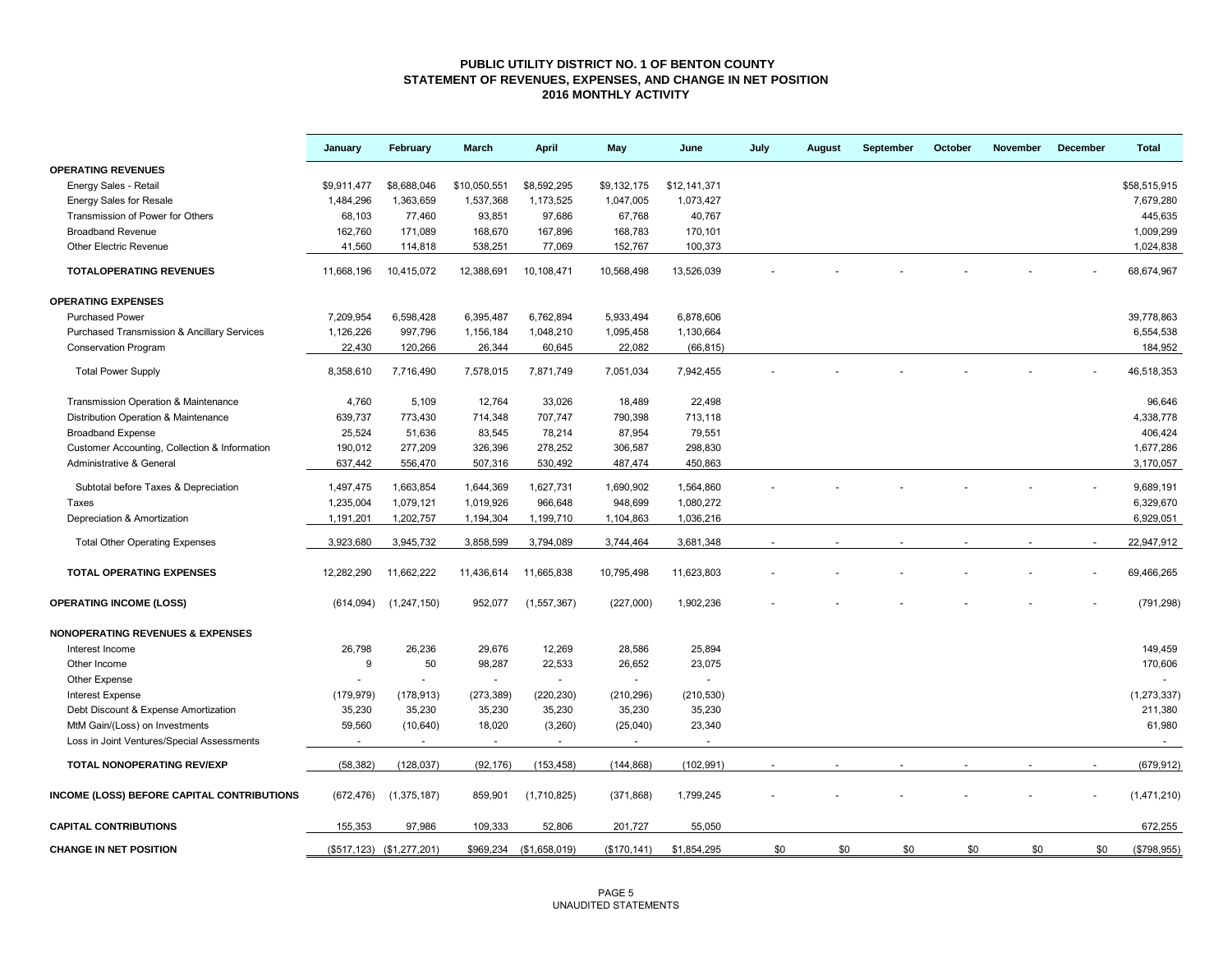#### **PUBLIC UTILITY DISTRICT NO. 1 OF BENTON COUNTY COMPARATIVE STATEMENT OF NET POSITION ASSETS AND DEFERRED OUTFLOWS OF RESOURCES**

| 6/30/2016<br>6/30/2015<br>Amount<br><b>ASSETS</b><br><b>CURRENT ASSETS</b><br>Cash & Cash Equivalents<br>Unrestricted Cash & Cash Equivalents<br>\$29,278,487<br>\$34,458,060<br>(\$5,179,573)<br>Designated Debt Service Reserve Fund<br>3,056,020<br>4,000,000<br>(943,980)<br><b>Designated Power Market Voltly</b><br>3,300,000<br>4,300,000<br>(1,000,000)<br>Designated Special Capital Rsv<br>5,300,000<br>6,700,000<br>(1,400,000)<br>1,400,000<br>1,400,000<br><b>Designated Customer Deposits</b><br>Accounts Receivable, net<br>10,125,104<br>10,240,962<br>(115, 858)<br><b>BPA Prepay Receivable</b><br>600,000<br>600,000<br><b>Accrued Interest Receivable</b><br>23,956<br>80,525<br>(56, 569)<br>Wholesale Power Receivable<br>335,010<br>57,542<br>277,468<br><b>Accrued Unbilled Revenue</b><br>3,000,000<br>3,120,000<br>(120,000)<br>5,396,410<br>301,123<br><b>Inventory Materials &amp; Supplies</b><br>5,095,287<br>Prepaid Expenses & Option Premiums<br>370,659<br>669,744<br>(299, 085)<br><b>Total Current Assets</b><br>62,185,648<br>70,722,120<br>(8,536,472) | Percent |
|----------------------------------------------------------------------------------------------------------------------------------------------------------------------------------------------------------------------------------------------------------------------------------------------------------------------------------------------------------------------------------------------------------------------------------------------------------------------------------------------------------------------------------------------------------------------------------------------------------------------------------------------------------------------------------------------------------------------------------------------------------------------------------------------------------------------------------------------------------------------------------------------------------------------------------------------------------------------------------------------------------------------------------------------------------------------------------------------|---------|
|                                                                                                                                                                                                                                                                                                                                                                                                                                                                                                                                                                                                                                                                                                                                                                                                                                                                                                                                                                                                                                                                                              |         |
|                                                                                                                                                                                                                                                                                                                                                                                                                                                                                                                                                                                                                                                                                                                                                                                                                                                                                                                                                                                                                                                                                              |         |
|                                                                                                                                                                                                                                                                                                                                                                                                                                                                                                                                                                                                                                                                                                                                                                                                                                                                                                                                                                                                                                                                                              |         |
|                                                                                                                                                                                                                                                                                                                                                                                                                                                                                                                                                                                                                                                                                                                                                                                                                                                                                                                                                                                                                                                                                              |         |
|                                                                                                                                                                                                                                                                                                                                                                                                                                                                                                                                                                                                                                                                                                                                                                                                                                                                                                                                                                                                                                                                                              |         |
|                                                                                                                                                                                                                                                                                                                                                                                                                                                                                                                                                                                                                                                                                                                                                                                                                                                                                                                                                                                                                                                                                              |         |
|                                                                                                                                                                                                                                                                                                                                                                                                                                                                                                                                                                                                                                                                                                                                                                                                                                                                                                                                                                                                                                                                                              |         |
|                                                                                                                                                                                                                                                                                                                                                                                                                                                                                                                                                                                                                                                                                                                                                                                                                                                                                                                                                                                                                                                                                              |         |
|                                                                                                                                                                                                                                                                                                                                                                                                                                                                                                                                                                                                                                                                                                                                                                                                                                                                                                                                                                                                                                                                                              |         |
|                                                                                                                                                                                                                                                                                                                                                                                                                                                                                                                                                                                                                                                                                                                                                                                                                                                                                                                                                                                                                                                                                              |         |
|                                                                                                                                                                                                                                                                                                                                                                                                                                                                                                                                                                                                                                                                                                                                                                                                                                                                                                                                                                                                                                                                                              |         |
|                                                                                                                                                                                                                                                                                                                                                                                                                                                                                                                                                                                                                                                                                                                                                                                                                                                                                                                                                                                                                                                                                              |         |
|                                                                                                                                                                                                                                                                                                                                                                                                                                                                                                                                                                                                                                                                                                                                                                                                                                                                                                                                                                                                                                                                                              |         |
|                                                                                                                                                                                                                                                                                                                                                                                                                                                                                                                                                                                                                                                                                                                                                                                                                                                                                                                                                                                                                                                                                              |         |
|                                                                                                                                                                                                                                                                                                                                                                                                                                                                                                                                                                                                                                                                                                                                                                                                                                                                                                                                                                                                                                                                                              |         |
|                                                                                                                                                                                                                                                                                                                                                                                                                                                                                                                                                                                                                                                                                                                                                                                                                                                                                                                                                                                                                                                                                              |         |
|                                                                                                                                                                                                                                                                                                                                                                                                                                                                                                                                                                                                                                                                                                                                                                                                                                                                                                                                                                                                                                                                                              | $-12%$  |
| <b>NONCURRENT ASSETS</b>                                                                                                                                                                                                                                                                                                                                                                                                                                                                                                                                                                                                                                                                                                                                                                                                                                                                                                                                                                                                                                                                     |         |
| <b>Restricted Bond Reserve Fund</b><br>1,083,997<br>140,017<br>943,980                                                                                                                                                                                                                                                                                                                                                                                                                                                                                                                                                                                                                                                                                                                                                                                                                                                                                                                                                                                                                       |         |
| 96,714<br>93,944<br><b>Other Receivables</b><br>2,770                                                                                                                                                                                                                                                                                                                                                                                                                                                                                                                                                                                                                                                                                                                                                                                                                                                                                                                                                                                                                                        |         |
| 296,003<br><b>Preliminary Surveys</b><br>64,387<br>(231, 616)                                                                                                                                                                                                                                                                                                                                                                                                                                                                                                                                                                                                                                                                                                                                                                                                                                                                                                                                                                                                                                |         |
| 6,750,000<br>7,350,000<br>(600,000)<br><b>BPA Prepay Receivable</b>                                                                                                                                                                                                                                                                                                                                                                                                                                                                                                                                                                                                                                                                                                                                                                                                                                                                                                                                                                                                                          |         |
| Deferred Purchased Power Costs<br>8,527,285<br>8,036,172<br>491,112                                                                                                                                                                                                                                                                                                                                                                                                                                                                                                                                                                                                                                                                                                                                                                                                                                                                                                                                                                                                                          |         |
| 16,522,382<br>15,916,136<br>1,206,246                                                                                                                                                                                                                                                                                                                                                                                                                                                                                                                                                                                                                                                                                                                                                                                                                                                                                                                                                                                                                                                        | 4%      |
| <b>Utility Plant</b>                                                                                                                                                                                                                                                                                                                                                                                                                                                                                                                                                                                                                                                                                                                                                                                                                                                                                                                                                                                                                                                                         |         |
|                                                                                                                                                                                                                                                                                                                                                                                                                                                                                                                                                                                                                                                                                                                                                                                                                                                                                                                                                                                                                                                                                              |         |
| Land and Intangible Plant<br>3,464,166<br>3,395,745<br>68,421                                                                                                                                                                                                                                                                                                                                                                                                                                                                                                                                                                                                                                                                                                                                                                                                                                                                                                                                                                                                                                |         |
| <b>Electric Plant in Service</b><br>298,529,565<br>290,967,279<br>7,562,287                                                                                                                                                                                                                                                                                                                                                                                                                                                                                                                                                                                                                                                                                                                                                                                                                                                                                                                                                                                                                  |         |
| 4,251,842<br>Construction Work in Progress<br>2,294,786<br>1,957,056                                                                                                                                                                                                                                                                                                                                                                                                                                                                                                                                                                                                                                                                                                                                                                                                                                                                                                                                                                                                                         |         |
| <b>Accumulated Depreciation</b><br>(9,727,796)<br>(185, 851, 250)<br>(176, 123, 454)                                                                                                                                                                                                                                                                                                                                                                                                                                                                                                                                                                                                                                                                                                                                                                                                                                                                                                                                                                                                         |         |
| <b>Net Utility Plant</b><br>120,394,324<br>120,534,356<br>(140, 032)                                                                                                                                                                                                                                                                                                                                                                                                                                                                                                                                                                                                                                                                                                                                                                                                                                                                                                                                                                                                                         | 0%      |
| <b>Total Noncurrent Assets</b><br>136,916,706<br>136,450,492<br>466,214                                                                                                                                                                                                                                                                                                                                                                                                                                                                                                                                                                                                                                                                                                                                                                                                                                                                                                                                                                                                                      | 0%      |
| <b>Total Assets</b><br>199,102,354<br>207, 172, 613<br>(8,070,259)                                                                                                                                                                                                                                                                                                                                                                                                                                                                                                                                                                                                                                                                                                                                                                                                                                                                                                                                                                                                                           | $-4%$   |
| DEFERRED OUTFLOWS OF RESOURCES                                                                                                                                                                                                                                                                                                                                                                                                                                                                                                                                                                                                                                                                                                                                                                                                                                                                                                                                                                                                                                                               |         |
| Unamortized Loss on Defeased Debt<br>71,678<br>115,175<br>(43, 497)                                                                                                                                                                                                                                                                                                                                                                                                                                                                                                                                                                                                                                                                                                                                                                                                                                                                                                                                                                                                                          |         |
|                                                                                                                                                                                                                                                                                                                                                                                                                                                                                                                                                                                                                                                                                                                                                                                                                                                                                                                                                                                                                                                                                              |         |
| Accumulated Pension Deferred Outlflows<br>1,303,577<br>608,285<br>695,292<br>Accumulated Decrease in Fair Value of Hedging Derivatives<br>1,799,976<br>648,482<br>1,151,494                                                                                                                                                                                                                                                                                                                                                                                                                                                                                                                                                                                                                                                                                                                                                                                                                                                                                                                  |         |
| <b>Total Deferred Outflows of Resources</b><br>3,175,231<br>1,874,954<br>1,300,277                                                                                                                                                                                                                                                                                                                                                                                                                                                                                                                                                                                                                                                                                                                                                                                                                                                                                                                                                                                                           |         |
| TOTAL ASSETS & DEFERRED OUTFLOWS OF RESOURCES<br>\$202,277,585<br>\$209,047,567<br>( \$6,769,982)                                                                                                                                                                                                                                                                                                                                                                                                                                                                                                                                                                                                                                                                                                                                                                                                                                                                                                                                                                                            | $-3%$   |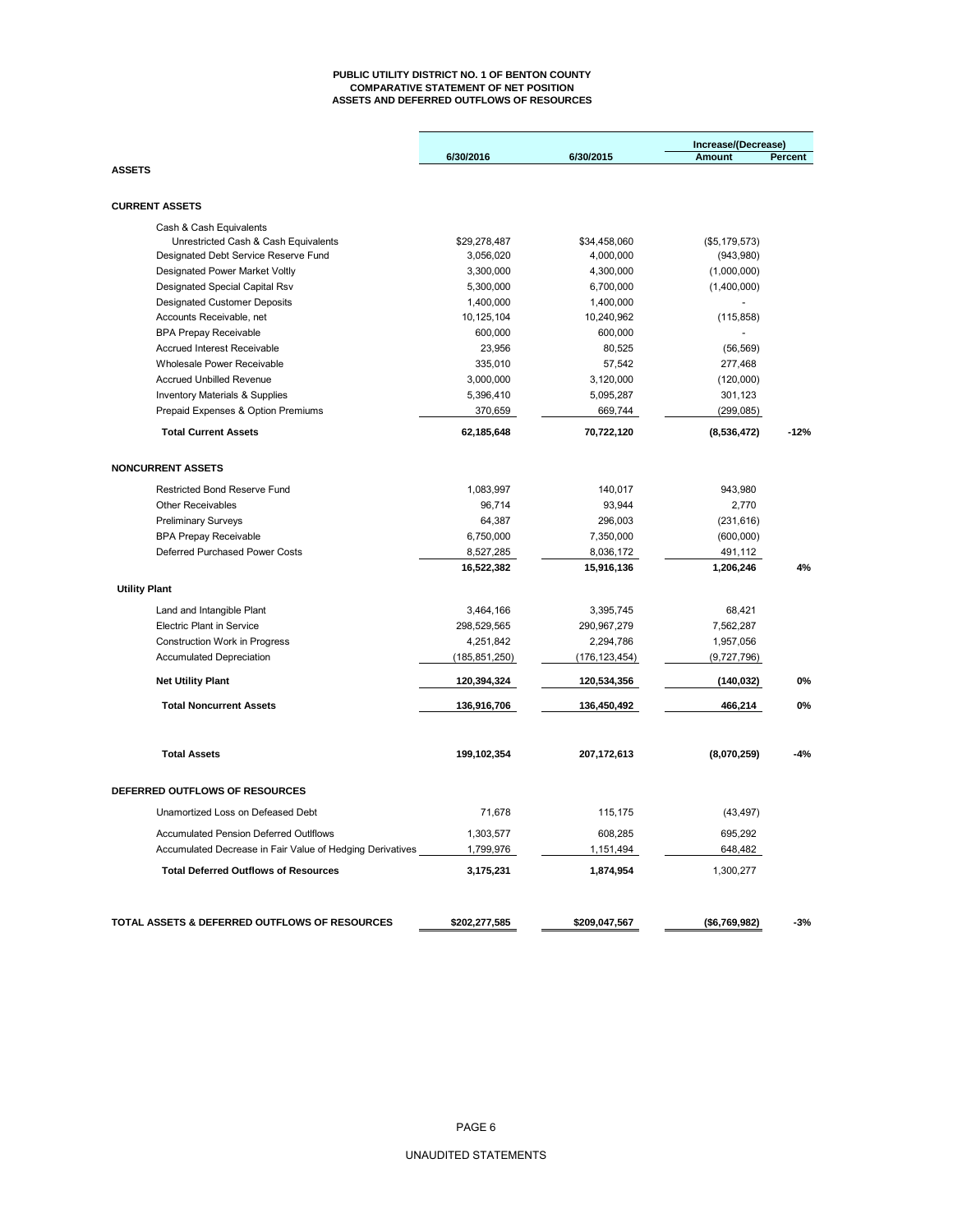#### **PUBLIC UTILITY DISTRICT NO. 1 OF BENTON COUNTY COMPARATIVE STATEMENT OF NET POSITION LIABILITIES AND DEFERRED INFLOWS OF RESOURCES**

|                       |                                                                | 6/30/2016                | 6/30/2015                | Increase/(Decrease)<br><b>Amount</b> | Percent        |
|-----------------------|----------------------------------------------------------------|--------------------------|--------------------------|--------------------------------------|----------------|
| <b>LIABILITIES</b>    |                                                                |                          |                          |                                      |                |
|                       | <b>CURRENT LIABILITIES</b>                                     |                          |                          |                                      |                |
|                       | <b>Warrants Outstanding</b>                                    | \$164,321                | \$115,010                | \$49,312                             |                |
|                       | <b>Accounts Payable</b>                                        | 7,630,914                | 9,376,203                | (1,745,289)                          |                |
|                       | <b>Customer Deposits</b>                                       | 1,459,739                | 1,431,838                | 27,901                               |                |
|                       | <b>Accrued Taxes Payable</b>                                   | 2,077,162                | 2,026,234                | 50,929                               |                |
|                       | Other Current & Accrued Liabilities                            | 1,472,770                | 1,376,092                | 96,678                               |                |
|                       | Accrued Interest Payable                                       | 397,982                  | 411,055                  | (13,073)                             |                |
|                       | Revenue Bonds, Current Portion                                 | 2,920,000                | 3,035,000                | (115,000)                            |                |
|                       | <b>Total Current Liabilities</b>                               | 16,122,888               | 17,771,431               | (1,648,543)                          | $-9%$          |
|                       | <b>NONCURRENT LIABILITIES</b>                                  |                          |                          |                                      |                |
|                       |                                                                |                          |                          |                                      |                |
|                       | 2005 Bond Issue                                                |                          | 760,000                  | (760,000)                            |                |
|                       | 2010 Bond Issue                                                | 17,345,000               | 17,345,000               |                                      |                |
|                       | 2011 Bond Issue                                                | 29,470,000               | 32,460,000               | (2,990,000)                          |                |
|                       | Unamortized Premium & Discount                                 | 2,876,946                | 3,335,535                | (458, 589)                           |                |
|                       | Pension Liability                                              | 11,212,267               | 9,214,032                | 1,998,235                            |                |
|                       | Deferred Revenue                                               | 389,196                  | 552,691                  | (163, 495)                           |                |
|                       | <b>BPA Prepay Incentive Credit</b><br><b>Other Liabilities</b> | 1,975,417                | 2,136,673                | (161, 256)                           |                |
|                       | <b>Total Noncurrent Liabilities</b>                            | 3,698,785                | 2,951,435                | 747,350                              |                |
|                       | <b>Total Liabilities</b>                                       | 66,967,611<br>83,090,499 | 68,755,367<br>86,526,798 | (1,787,756)<br>(3,436,299)           | $-3%$<br>$-4%$ |
|                       |                                                                |                          |                          |                                      |                |
|                       |                                                                |                          |                          |                                      |                |
|                       | DEFERRED INFLOWS OF RESOURCES                                  |                          |                          |                                      |                |
| 253.15                | <b>Accumulated Pension Deferred Inflows</b>                    | 1,754,229                | 3,794,511                | (2,040,282)                          |                |
| 253.25                | Accumulated Increase in Fair Value of Hedging Derivatives      | 1,923,417                | 853,905                  | 1,069,512                            |                |
|                       | <b>Total Deferred Inflows of Resources</b>                     | 3,677,646                | 4,648,416                | (970, 770)                           | $-21%$         |
| <b>NET POSITION</b>   |                                                                |                          |                          |                                      |                |
|                       | Net Investment in Capital Assets                               | 67,854,055               | 63,713,996               | 4,140,060                            |                |
|                       | <b>Restricted for Debt Service</b>                             | 1,083,997                | 140,017                  | 943,980                              |                |
|                       | Unrestricted                                                   | 46,571,387               | 54,018,340               | (7, 446, 953)                        |                |
|                       | <b>Total Net Position</b>                                      | 115,509,439              | 117,872,354              | (2,362,914)                          | $-2%$          |
|                       |                                                                |                          |                          |                                      |                |
|                       | TOTAL NET POSITION, LIABILITIES AND                            |                          |                          |                                      |                |
|                       | DEFERRED INFLOWS OF RESOURCES                                  | \$202,277,585            | \$209,047,567            | (\$6,769,982)                        | $-3%$          |
|                       |                                                                |                          |                          |                                      |                |
|                       |                                                                |                          |                          |                                      |                |
| <b>CURRENT RATIO:</b> |                                                                | 3.86:1                   | 3.98:1                   |                                      |                |
|                       | (Current Assets / Current Liabilities)                         |                          |                          |                                      |                |
|                       | <b>WORKING CAPITAL:</b>                                        | \$46,062,760             | \$52,950,690             | (\$6,887,930)                        | $-13%$         |
|                       | (Current Assets less Current Liabilities)                      |                          |                          |                                      |                |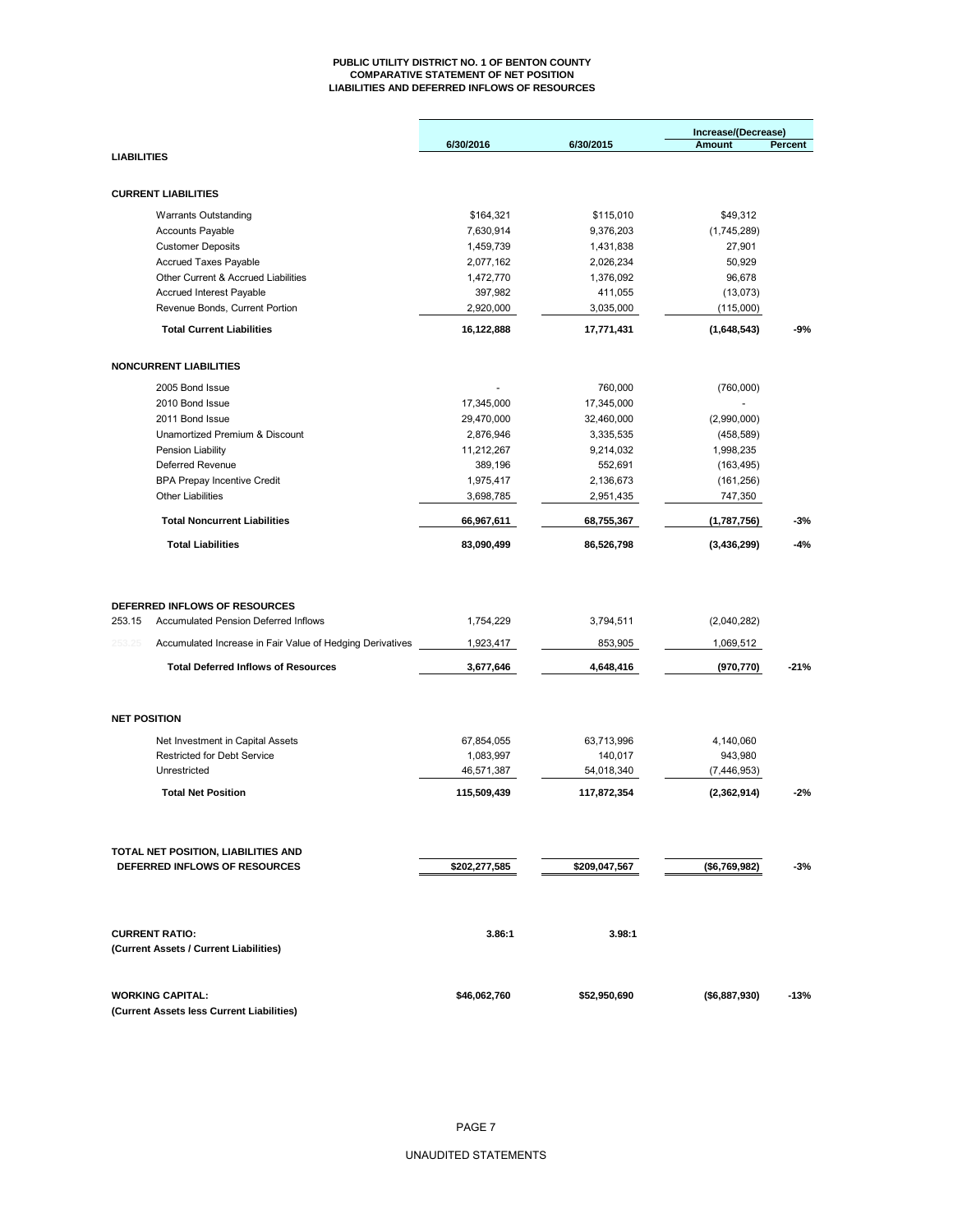#### **PUBLIC UTILITY DISTRICT NO. 1 OF BENTON COUNTY ENERGY STATISTICAL DATA CURRENT MONTH**

|                                                                               | 6/30/2016          |                    |            | 6/30/2015          |                |
|-------------------------------------------------------------------------------|--------------------|--------------------|------------|--------------------|----------------|
|                                                                               |                    |                    | <b>PCT</b> |                    | <b>PCT</b>     |
|                                                                               | <b>ACTUAL</b>      | <b>BUDGET</b>      | <b>VAR</b> | <b>ACTUAL</b>      | <b>VAR</b>     |
| <b>ENERGY SALES RETAIL - REVENUE</b>                                          |                    |                    |            |                    |                |
| Residential                                                                   | \$3,673,765        | \$3,584,492        | 2%<br>0%   | \$3,792,061        | $-3%$          |
| <b>Small General Service</b><br><b>Medium General Service</b>                 | 695,598<br>922,736 | 693,657<br>881,392 | 5%         | 718,251<br>978,680 | $-3%$<br>$-6%$ |
| Large General Service                                                         | 1,029,962          | 997,736            | 3%         | 1,087,029          | $-5%$          |
| Large Industrial                                                              | 272.948            | 286,628            | $-5%$      | 238,447            | 14%            |
| Small Irrigation                                                              | 131,970            | 122,552            | 8%         | 128,484            | 3%             |
| Large Irrigation                                                              | 4,076,001          | 3,757,665          | 8%         | 4,259,727          | $-4%$          |
| <b>Street Lights</b>                                                          | 16,333             | 16,959             | $-4%$      | 17,163             | $-5%$          |
| <b>Security Lights</b>                                                        | 21,589             | 22,083             | $-2%$      | 20,183             | 7%             |
| <b>Unmetered Accounts</b>                                                     | 15,594             | 15,726             | $-1%$      | 14,079             | 11%            |
| <b>Billed Revenues Before Taxes</b>                                           | \$10,856,497       | \$10,378,890       | 5%         | \$11,254,105       | $-4%$          |
| <b>City Occupation Taxes</b>                                                  | 405,875            | 383,262            | 6%         | 415,589            | $-2%$          |
| Bad Debt Expense (reduced from 0.2% to 0.18% of retail sales in January 2015) | (21,000)           | (22,095)           | $-5%$      | (22,000)           | $-5%$          |
| <b>Unbilled Revenue</b>                                                       | 900,000            | 900,000            | 0%         | 920,000            | $-2%$          |
| <b>TOTAL SALES - REVENUE</b>                                                  | \$12,141,371       | \$11,640,057       | 4%         | \$12,567,694       | $-3%$          |
|                                                                               |                    |                    |            |                    |                |
| <b>ENERGY SALES RETAIL - kWh</b>                                              |                    |                    |            |                    |                |
| Residential                                                                   | 44,464,304         | 43,255,751         | 3%         | 48,995,659         | $-9%$          |
| <b>Small General Service</b>                                                  | 10,063,717         | 10,064,618         | 0%         | 10,616,996         | $-5%$          |
| <b>Medium General Service</b>                                                 | 14,686,797         | 14,641,110         | 0%         | 15,970,931         | $-8%$          |
| Large General Service                                                         | 18,140,663         | 18,055,023         | 0%         | 19,595,384         | $-7%$          |
| Large Industrial                                                              | 5,666,470          | 5,855,683          | $-3%$      | 5,678,570          | 0%             |
| Small Irrigation                                                              | 2,637,887          | 2,433,069          | 8%         | 2,668,782          | $-1%$          |
| Large Irrigation                                                              | 88,901,499         | 79,741,334         | 11%        | 103,842,869        | $-14%$         |
| <b>Street Lights</b>                                                          | 211,187            | 222,882            | $-5%$      | 225,672            | $-6%$          |
| <b>Security Lights</b>                                                        | 101,425            | 108,475            | $-6%$      | 113,488            | $-11%$         |
| <b>Unmetered Accounts</b>                                                     | 257,045            | 248,832            | 3%         | 248,919            | 3%             |
| <b>TOTAL kWh BILLED</b>                                                       | 185,130,994        | 174,626,777        | 6%         | 207,957,270        | $-11%$         |
|                                                                               |                    |                    |            |                    |                |
| <b>NET POWER COST</b>                                                         |                    |                    |            |                    |                |
| <b>BPA Power Costs</b>                                                        |                    |                    |            |                    |                |
| Slice                                                                         | \$2,903,393        | \$2,825,683        | 3%         | \$2,514,751        | 15%            |
| <b>Block</b>                                                                  | 1,759,743          | 1,759,727          | 0%         | 1,724,844          | 2%             |
| Subtotal                                                                      | 4,663,136          | 4,585,410          | 2%         | 4,239,595          | 10%            |
| <b>Other Power Purchases</b>                                                  | 1,105,635          | 1,075,009          | 3%         | 2,742,917          | $-60%$         |
| Frederickson                                                                  | 1,109,835          | 779,208            | 42%        | 1,395,894          | $-20%$         |
| Transmission                                                                  | 760,154            | 758,503            | 0%         | 745,641            | 2%             |
| Ancillary                                                                     | 370,511            | 357,821            | 4%         | 344,334            | 8%             |
| <b>Conservation Program</b>                                                   | (66, 815)          | 11,893             | $> -200%$  | 89,469             | $-175%$        |
| <b>Gross Power Costs</b>                                                      | 7,942,455          | 7,567,844          | 5%         | 9,557,850          | $-17%$         |
| Less Sales for Resale-Energy                                                  | (911, 601)         | (1, 101, 471)      | $-17%$     | (784, 774)         | 16%            |
| Less Sales for Resale-Gas                                                     | (161, 826)         |                    | n/a        | (64, 875)          | 149%           |
| Less Transmission of Power for Others                                         | (40, 767)          | (57, 202)          | $-29%$     | (39, 827)          | 2%             |
| <b>NET POWER COSTS</b>                                                        | \$6,828,261        | \$6,409,171        | 7%         | \$8,668,374        | $-21%$         |
|                                                                               |                    |                    |            |                    |                |
| <b>NET POWER - kWh</b>                                                        |                    |                    |            |                    |                |
| <b>BPA Power Costs</b>                                                        |                    |                    |            |                    |                |
| Slice                                                                         | 89,820,000         | 97,880,934         | $-8%$      | 62,582,000         | 44%            |
| Block                                                                         | 93,426,000         | 93,425,519         | 0%         | 95,680,000         | $-2%$          |
| Subtotal                                                                      | 183,246,000        | 191,306,453        | $-4%$      | 158,262,000        | 16%            |
| <b>Other Power Purchases</b>                                                  | 31,895,000         | 4,817,346          | >200%      | 51,594,000         | -38%           |
| Frederickson                                                                  | 27,366,000         |                    | n/a        | 35,503,000         | -23%           |
| Gross Power kWh                                                               | 242,507,000        | 196, 123, 799      | 24%        | 245,359,000        | $-1%$          |
| Less Sales for Resale                                                         | (40, 845, 000)     | (27,888,586)       | 46%        | (17,949,000)       | 128%           |
| Less Transmission Losses/Imbalance                                            | (5,007,000)        | (1,993,117)        | 151%       | (2,200,000)        | 128%           |
| <b>NET POWER - kWh</b>                                                        | 196,655,000        | 166,242,096        | 18%        | 225,210,000        | $-13%$         |
|                                                                               |                    |                    |            |                    |                |
| <b>COST PER MWh: (dollars)</b>                                                |                    |                    |            |                    |                |
| Gross Power Cost (average)                                                    | \$32.75            | \$38.59            | $-15%$     | \$38.95            | $-16%$         |
| Net Power Cost                                                                | \$34.72            | \$38.55            | $-10%$     | \$38.49            | $-10%$         |
| <b>BPA Power Cost</b>                                                         | \$25.45            | \$23.97            | 6%         | \$26.79            | $-5%$          |
| Sales for Resale                                                              | \$22.32            | \$19.57            | 14%        | \$43.72            | $-49%$         |
|                                                                               |                    |                    |            |                    |                |
| <b>ACTIVE SERVICE AGREEMENTS:</b>                                             |                    |                    |            |                    |                |
| Residential                                                                   | 43,166             |                    |            | 42,335             | 2%             |
| <b>Small General Service</b>                                                  | 4,914              |                    |            | 4,828              | 2%             |
| <b>Medium General Service</b>                                                 | 767                |                    |            | 759                | 1%             |
| Large General Service                                                         | 157                |                    |            | 151                | 4%             |
| Large Industrial                                                              | 5                  |                    |            | 3                  | 67%            |
| Small Irrigation                                                              | 559                |                    |            | 561                | 0%             |
| Large Irrigation                                                              | 234                |                    |            | 232                | 1%             |
| <b>Street Lights</b>                                                          | 9                  |                    |            | 9                  | 0%             |
| <b>Security Lights</b>                                                        | 1,477              |                    |            | 1,479              | 0%             |
| <b>Unmetered Accounts</b>                                                     | 364                |                    |            | 361                | 1%             |
| <b>TOTAL</b>                                                                  | 51,652             |                    |            | 50,718             | 2%             |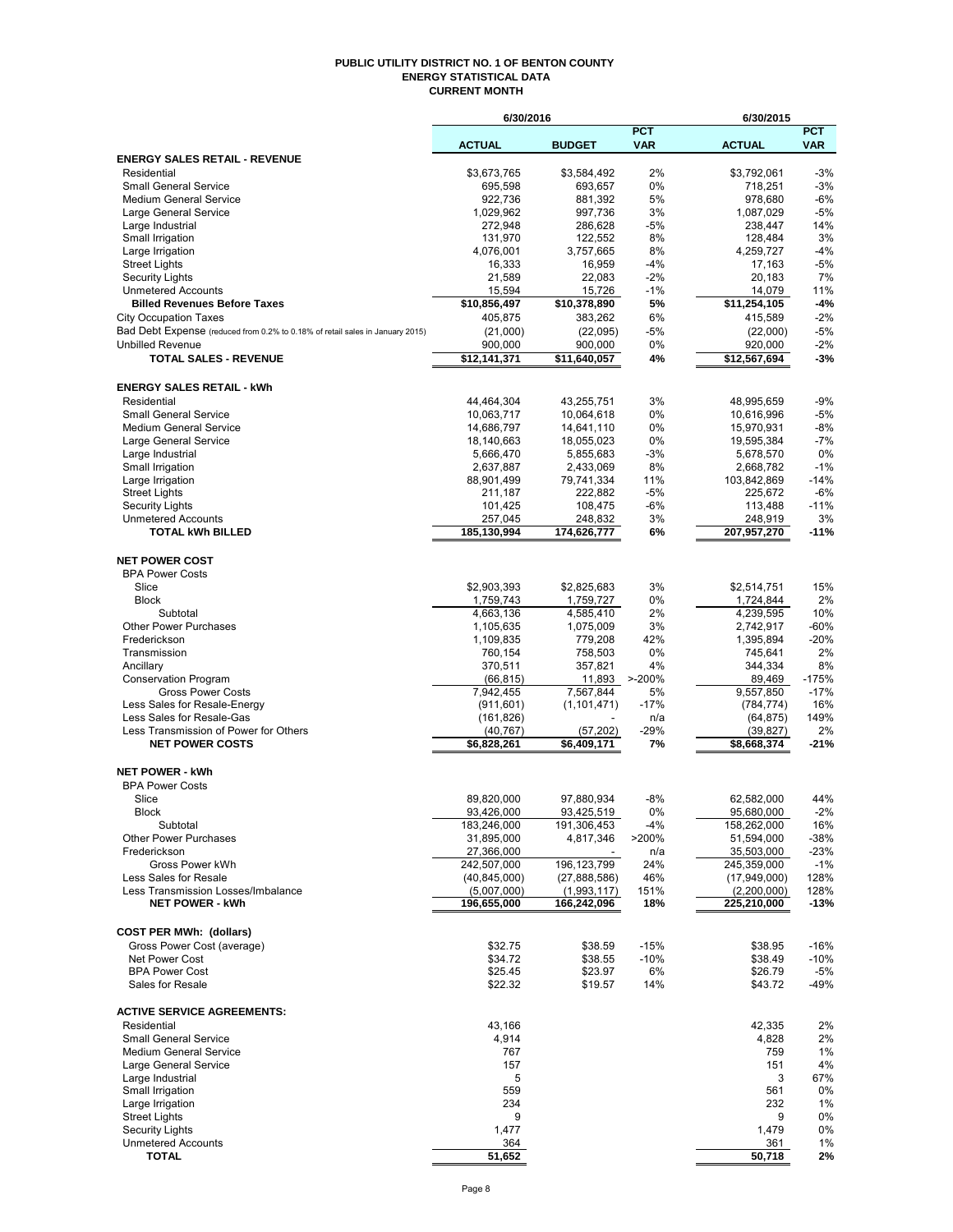#### **PUBLIC UTILITY DISTRICT NO. 1 OF BENTON COUNTY ENERGY STATISTICAL DATA YEAR TO DATE**

|                                                                               | 6/30/2016                       |                                 |                          | 6/30/2015                         |                          |
|-------------------------------------------------------------------------------|---------------------------------|---------------------------------|--------------------------|-----------------------------------|--------------------------|
|                                                                               | <b>ACTUAL</b>                   | <b>BUDGET</b>                   | <b>PCT</b><br><b>VAR</b> | <b>ACTUAL</b>                     | <b>PCT</b><br><b>VAR</b> |
| <b>ENERGY SALES RETAIL - REVENUE</b>                                          |                                 |                                 |                          |                                   |                          |
| Residential                                                                   | \$27,356,497                    | \$28,800,188                    | $-5%$                    | \$25.540.730                      | 7%                       |
| <b>Small General Service</b>                                                  | 4,121,569                       | 4,224,113                       | $-2\%$                   | 3,970,853                         | 4%                       |
| <b>Medium General Service</b>                                                 | 5,718,921<br>6,290,463          | 5,645,217                       | 1%<br>0%                 | 5,734,642<br>6,254,143            | 0%<br>1%                 |
| Large General Service<br>Large Industrial                                     | 1,566,885                       | 6,278,099<br>1,735,538          | $-10%$                   | 1,499,760                         | 4%                       |
| Small Irrigation                                                              | 445,416                         | 443,025                         | 1%                       | 436,221                           | 2%                       |
| Large Irrigation                                                              | 11,477,113                      | 10,815,067                      | 6%                       | 11,124,272                        | 3%                       |
| <b>Street Lights</b>                                                          | 105,096                         | 101,754                         | 3%                       | 102,968                           | 2%                       |
| <b>Security Lights</b>                                                        | 129,523                         | 132,498                         | $-2\%$                   | 121,850                           | 6%                       |
| <b>Unmetered Accounts</b><br><b>Billed Revenues Before Taxes</b>              | 93,597<br>\$57,305,079          | 93,989<br>\$58,269,488          | 0%<br>-2%                | 84,508<br>\$54,869,946            | 11%<br>4%                |
| <b>City Occupation Taxes</b>                                                  | 2,717,366                       | 2,794,421                       | -3%                      | 2,573,301                         | 6%                       |
| Bad Debt Expense (reduced from 0.2% to 0.18% of retail sales in January 2015) | (106, 530)                      | (128, 496)                      | $-17%$                   | (108,000)                         | $-1%$                    |
| <b>Unbilled Revenue</b>                                                       | (1,400,000)                     | (1,400,000)                     | 0%                       | (680,000)                         | 106%                     |
| <b>TOTAL SALES - REVENUE</b>                                                  | \$58,515,915                    | \$59,535,413                    | -2%                      | \$56,655,247                      | 3%                       |
| <b>ENERGY SALES RETAIL - kWh</b>                                              |                                 |                                 |                          |                                   |                          |
| Residential                                                                   | 344,722,848                     | 366,008,518                     | -6%                      | 335,596,904                       | 3%                       |
| <b>Small General Service</b>                                                  | 59,660,170                      | 61,366,729                      | -3%                      | 58,371,023                        | 2%                       |
| <b>Medium General Service</b>                                                 | 86,650,597                      | 86,998,462                      | 0%                       | 87,563,625                        | $-1%$                    |
| Large General Service                                                         | 105,311,317                     | 105,953,075                     | $-1%$                    | 106.128.063                       | $-1%$                    |
| Large Industrial<br>Small Irrigation                                          | 32,172,051                      | 35,856,549<br>6,307,259         | $-10%$<br>10%            | 33,424,585                        | $-4%$<br>$-1%$           |
| Large Irrigation                                                              | 6,918,351<br>210,331,811        | 192,702,543                     | 9%                       | 6,957,983<br>219,526,735          | $-4%$                    |
| <b>Street Lights</b>                                                          | 1,321,696                       | 1,418,046                       | $-7%$                    | 1,353,888                         | $-2%$                    |
| Security Lights                                                               | 655,695                         | 651,753                         | 1%                       | 683,647                           | $-4%$                    |
| <b>Unmetered Accounts</b>                                                     | 1,542,270                       | 1,487,162                       | 4%                       | 1,494,075                         | 3%                       |
| <b>TOTAL kWh BILLED</b>                                                       | 849,286,806                     | 858,750,096                     | -1%                      | 851,100,528                       | $-0.2%$                  |
| <b>NET POWER COST</b>                                                         |                                 |                                 |                          |                                   |                          |
| <b>BPA Power Costs</b>                                                        |                                 |                                 |                          |                                   |                          |
| Slice                                                                         | \$17,166,459                    | \$16,954,098                    | 1%                       | \$15,778,506                      | 9%                       |
| <b>Block</b>                                                                  | 12,385,732                      | 12,385,736                      | 0%                       | 11,688,161                        | 6%                       |
| Subtotal                                                                      | 29,552,191                      | 29,339,834                      | 1%                       | 27,466,667                        | 8%                       |
| <b>Other Power Purchases</b>                                                  | 4,408,628                       | 7,296,920                       | $-40%$                   | 7,123,720                         | $-38%$                   |
| Frederickson<br>Transmission                                                  | 5,818,043<br>4,573,554          | 5,582,996<br>4,551,018          | 4%<br>0%                 | 5,080,530<br>4,455,055            | 15%<br>3%                |
| Ancillary                                                                     | 1,973,850                       | 2,002,025                       | $-1%$                    | 1,980,438                         | 0%                       |
| <b>Conservation Program</b>                                                   | 184,953                         | 71,358                          | 159%                     | 135,620                           | 36%                      |
| <b>Gross Power Costs</b>                                                      | 46,511,218                      | 48,844,150                      | -5%                      | 46,242,031                        | 1%                       |
| Less Sales for Resale-Energy                                                  | (7, 197, 864)                   | (8,277,977)                     | $-13%$                   | (9,313,532)                       | $-23%$                   |
| Less Sales for Resale-Gas                                                     | (481, 416)                      |                                 | n/a                      | (72, 450)                         | >200%                    |
| Less Transmission of Power for Others<br><b>NET POWER COSTS</b>               | (445,633)<br>\$38,386,305       | (343, 212)<br>\$40,222,962      | 30%<br>-5%               | (337, 942)<br>\$36,518,107        | 32%<br>5%                |
|                                                                               |                                 |                                 |                          |                                   |                          |
| <b>NET POWER - kWh</b><br><b>BPA Power Costs</b>                              |                                 |                                 |                          |                                   |                          |
| Slice                                                                         | 603,424,000                     | 512,530,604                     | 18%                      | 561,928,000                       | 7%                       |
| Block                                                                         | 435,382,000                     | 435,381,060                     | $0\%$                    | 445,887,000                       | $-2\%$                   |
| Subtotal                                                                      | 1,038,806,000                   | 947,911,664                     | 10%                      | 1,007,815,000                     | 3%                       |
| <b>Other Power Purchases</b>                                                  | 124,992,000                     | 35,912,810                      | >200%                    | 206,964,000                       | -40%                     |
| Frederickson                                                                  | 64,590,000                      | 37,200,000                      | 74%                      | 58,584,000                        | 10%                      |
| Gross Power kWh                                                               | 1,228,388,000                   | 1,021,024,474                   | 20%                      | 1,273,363,000                     | $-4%$                    |
| Less Sales for Resale<br>Less Transmission Losses/Imbalance                   | (355, 128, 000)<br>(14,988,000) | (180, 084, 984)<br>(12,036,182) | 97%<br>25%               | (381, 551, 000)<br>(14, 754, 000) | $-7%$<br>2%              |
| <b>NET POWER - kWh</b>                                                        | 858,272,000                     | 828,903,308                     | 4%                       | 877,058,000                       | $-2%$                    |
|                                                                               |                                 |                                 |                          |                                   |                          |
| <b>COST PER MWh: (dollars)</b><br>Gross Power Cost (average)                  | \$37.86                         | \$47.84                         | $-21%$                   | \$36.31                           | 4%                       |
| Net Power Cost                                                                | \$44.73                         | \$48.53                         | -8%                      | \$41.64                           | 7%                       |
| <b>BPA Power Cost</b>                                                         | \$28.45                         | \$30.95                         | $-8%$                    | \$27.25                           | 4%                       |
| Sales for Resale                                                              | \$20.27                         | \$17.26                         | 17%                      | \$24.41                           | $-17%$                   |
| <b>AVERAGE ACTIVE SERVICE AGREEMENTS:</b>                                     |                                 |                                 |                          |                                   |                          |
| Residential                                                                   | 42,943                          |                                 |                          | 42,189                            | 2%                       |
| <b>Small General Service</b>                                                  | 4,890                           |                                 |                          | 4,797                             | 2%                       |
| <b>Medium General Service</b>                                                 | 764                             |                                 |                          | 756                               | 1%                       |
| Large General Service                                                         | 155                             |                                 |                          | 150                               | 3%                       |
| Large Industrial                                                              | 5                               |                                 |                          | 3                                 | 67%                      |
| Small Irrigation<br>Large Irrigation                                          | 557<br>233                      |                                 |                          | 560<br>230                        | $-1%$<br>1%              |
| <b>Street Lights</b>                                                          | 9                               |                                 |                          | 9                                 | 0%                       |
| Security Lights                                                               | 1,477                           |                                 |                          | 1,485                             | $-1%$                    |
| <b>Unmetered Accounts</b>                                                     | 364                             |                                 |                          | 361                               | 1%                       |
| <b>TOTAL</b>                                                                  | 51,397                          |                                 |                          | 50,540                            | 2%                       |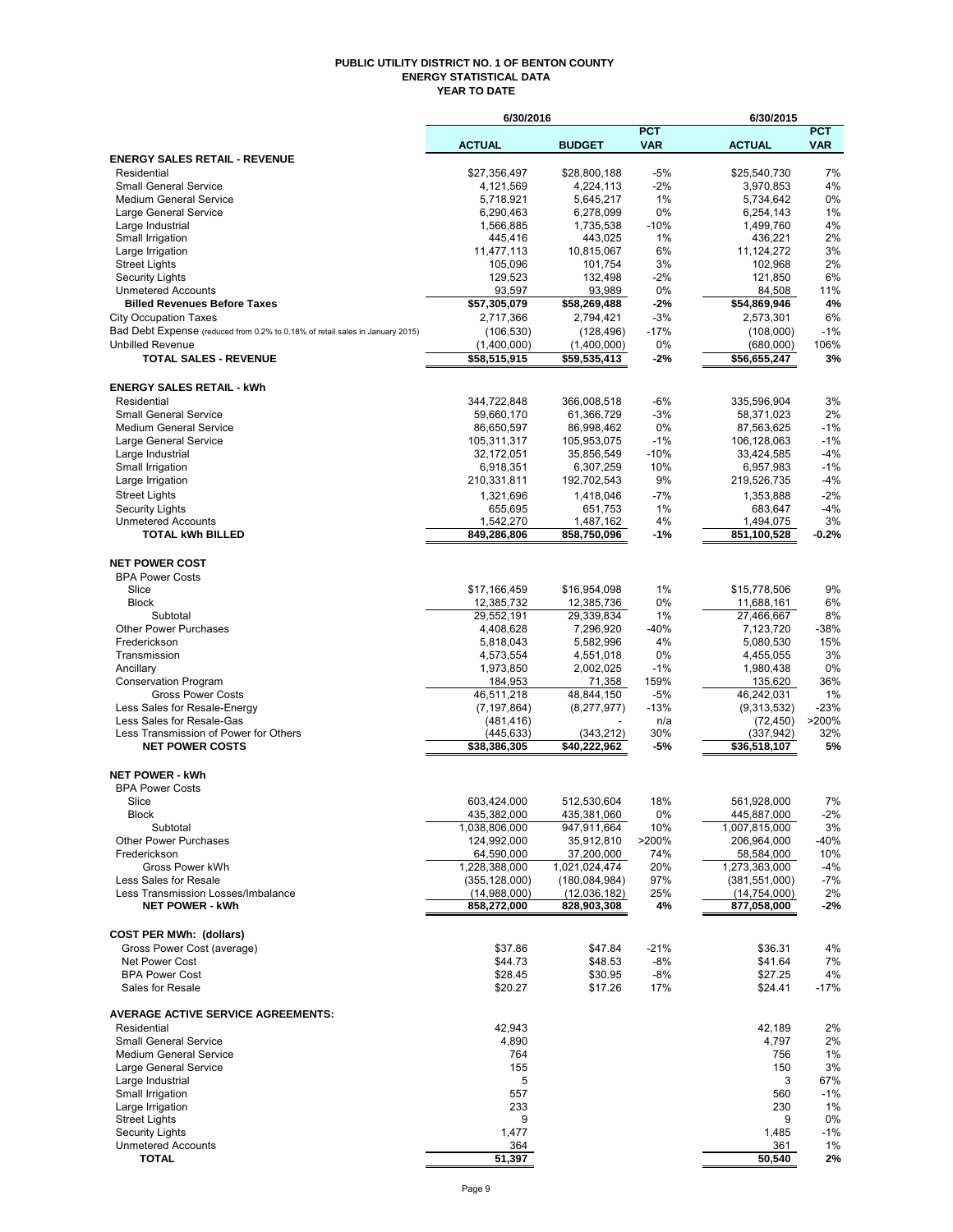### **PUBLIC UTILITY DISTRICT NO. 1 OF BENTON COUNTY KWH SALES MONTHLY ACTIVITY**

|                              | January                       | February                 | March      | April      | May        | June        | July        | August     | September    | October    | November   | December       | Total         |
|------------------------------|-------------------------------|--------------------------|------------|------------|------------|-------------|-------------|------------|--------------|------------|------------|----------------|---------------|
| Residential                  |                               |                          |            |            |            |             |             |            |              |            |            |                |               |
| 2012                         | 88,212,383                    | 80,652,978               | 57,019,446 | 49,435,721 | 40,022,618 | 41,521,205  | 46,830,893  | 57,987,360 | 50,232,442   | 36,528,055 | 52,822,005 | 66,753,204     | 668,018,310   |
| 2013                         | 85,933,904                    | 77,488,047               | 56,513,417 | 48,071,841 | 41,520,865 | 42,301,535  | 51,932,912  | 59,463,795 | 53,272,213   | 41,006,176 | 52,879,427 | 87,502,483     | 697,886,615   |
| 2014                         | 90,995,045                    | 86,856,866               | 61,276,449 | 46,126,349 | 38,751,097 | 43,347,010  | 51,878,664  | 62,101,272 | 49,381,509   | 38,520,801 | 51,127,327 | 76,441,442     | 696,803,831   |
| 2015                         | 81,753,251                    | 70,842,807               | 51,195,817 | 43,964,172 | 38,845,198 | 48,995,659  | 62,750,008  | 58,699,674 | 48,136,350   | 37,850,154 | 46,905,821 | 75,565,855     | 665,504,766   |
| 2016                         | 89,934,474                    | 72,255,049               | 53,460,881 | 45,886,799 | 38,721,341 | 44,464,304  |             |            |              |            |            |                | 344,722,848   |
| <b>Small General Service</b> |                               |                          |            |            |            |             |             |            |              |            |            |                |               |
| 2012                         | 11,620,253                    | 11,081,244               | 8,731,569  | 8,613,151  | 9,186,607  | 9,378,977   | 10,247,220  | 11,671,124 | 11,202,911   | 8,464,869  | 9,293,606  | 9,929,524      | 119,421,055   |
| 2013                         | 11,394,724                    | 10,700,711               | 8,862,866  | 8,958,701  | 9,285,161  | 9,833,210   | 10,896,923  | 12,097,199 | 11,379,590   | 8,965,721  | 9,306,967  | 11,245,947     | 122,927,720   |
| 2014                         | 12,002,884                    | 11,773,687               | 9,247,968  | 8,838,271  | 8,960,528  | 10,069,805  | 10,898,332  | 12,390,218 | 11,106,946   | 9,214,420  | 9,056,203  | 10,725,578     | 124,284,840   |
| 2015                         | 11,273,647                    | 10,444,066               | 8,399,963  | 8,630,563  | 9,005,788  | 10,616,996  | 12,060,700  | 11,955,370 | 10,809,845   | 9,065,197  | 8,719,747  | 10,515,898     | 121,497,780   |
| 2016                         | 11,865,345                    | 10,615,824               | 8,804,253  | 9,093,517  | 9,217,514  | 10,063,717  |             |            |              |            |            |                | 59,660,170    |
|                              | <b>Medium General Service</b> |                          |            |            |            |             |             |            |              |            |            |                |               |
| 2012                         | 15,995,754                    | 14,843,947               | 12,863,785 | 13,464,357 | 13,553,914 | 14,103,136  | 14,973,817  | 16,437,847 | 16,513,370   | 14,079,820 | 14,709,116 | 14,459,816     | 175,998,679   |
| 2013                         | 15,375,716                    | 14,629,522               | 12,714,807 | 13,158,263 | 13,461,961 | 14,198,240  | 15,233,651  | 16,943,765 | 16, 157, 388 | 14,583,038 | 14,990,108 | 15,803,535     | 177,249,994   |
| 2014                         | 16,255,765                    | 16,174,267               | 13,320,761 | 13,438,288 | 13,403,247 | 14,808,800  | 15,526,971  | 17,145,841 | 15,985,439   | 15,533,136 | 14,950,232 | 15,501,055     | 182,043,802   |
| 2015                         | 15,719,991                    | 15,058,182               | 13,124,396 | 13,611,242 | 14,078,883 | 15,970,931  | 16,957,563  | 16,576,440 | 15,990,572   | 15,576,154 | 14,732,964 | 15,213,004     | 182,610,322   |
| 2016                         | 16,032,684                    | 15,129,401               | 12,982,308 | 13,939,681 | 13,879,726 | 14,686,797  |             |            |              |            |            |                | 86,650,597    |
| <b>Large General Service</b> |                               |                          |            |            |            |             |             |            |              |            |            |                |               |
| 2012                         | 17,752,480                    | 17,246,280               | 15,614,938 | 17,276,652 | 17,948,285 | 17,269,044  | 17,262,035  | 20,169,040 | 19,875,000   | 19,266,300 | 20,172,401 | 17,524,790     | 217, 377, 245 |
| 2013                         | 18,363,206                    | 16,370,904               | 16,064,720 | 17,280,008 | 17,300,043 | 17,480,703  | 18,704,243  | 20,956,543 | 20,230,220   | 19,362,880 | 19,518,760 | 17,683,240     | 219,315,470   |
| 2014                         | 18,043,140                    | 18,004,500               | 16,529,440 | 16,641,080 | 17,175,060 | 18,408,820  | 19,689,940  | 21,264,420 | 21,006,340   | 21,502,220 | 19,841,340 | 18,573,000     | 226,679,300   |
| 2015                         | 17,888,911                    | 17,212,717               | 16,213,065 | 17,278,183 | 17,939,803 | 19,595,384  | 20,935,183  | 20,741,663 | 21,305,140   | 20,558,020 | 18,687,460 | 17,819,400     | 226, 174, 929 |
| 2016                         | 18,188,600                    | 17,545,840               | 16,492,120 | 17,360,382 | 17,583,712 | 18,140,663  |             |            |              |            |            |                | 105,311,317   |
| Large Industrial             |                               |                          |            |            |            |             |             |            |              |            |            |                |               |
| 2012                         | 6,484,220                     | 5,701,260                | 6,243,370  | 6,036,840  | 5,596,185  | 5,463,635   | 5,815,140   | 6,333,690  | 4,362,805    | 6,313,930  | 6,307,555  | 5,916,535      | 70,575,165    |
| 2013                         | 6,303,530                     | 5,690,550                | 5,970,720  | 6,363,470  | 6,331,645  | 6,273,940   | 6,074,935   | 6,052,520  | 3,037,994    | 6,374,590  | 4,922,960  | 6,405,925      | 69,802,779    |
| 2014                         | 6,203,055                     | 5,695,020                | 6,141,110  | 5,917,690  | 6,227,320  | 6,005,800   | 6,111,425   | 6,258,875  | 5,080,145    | 6,181,005  | 6,125,825  | 5,922,215      | 71,869,485    |
| 2015                         | 5,597,495                     | 5,394,485                | 5,337,365  | 5,784,330  | 5,632,340  | 5,678,570   | 4,981,620   | 6,171,695  | 5,623,820    | 5,598,540  | 5,408,760  | 5,732,865      | 66,941,885    |
| 2016                         | 5,743,306                     | 5,306,745                | 5,715,980  | 5,547,175  | 4,192,375  | 5,666,470   |             |            |              |            |            |                | 32,172,051    |
| <b>Small Irrigation</b>      |                               |                          |            |            |            |             |             |            |              |            |            |                |               |
| 2012                         | 98                            | 8                        | 300,470    | 947,657    | 2,146,900  | 2,179,098   | 3,052,837   | 3,270,042  | 2,207,181    | 1,058,286  | 2,284      | $\overline{7}$ | 15,164,868    |
| 2013                         | 101                           |                          | 480,748    | 1,347,003  | 2,288,143  | 2,390,103   | 3,152,789   | 2,941,397  | 1,826,383    | 742,890    | 41,696     | 30             | 15,211,283    |
| 2014                         |                               | $\overline{\phantom{a}}$ | 566,022    | 1,370,794  | 2,487,573  | 2,926,545   | 3,475,842   | 2,988,591  | 2,248,398    | 1,145,157  | (52)       |                | 17,208,870    |
| 2015                         |                               | 9                        | 648,290    | 1,481,286  | 2,159,616  | 2,668,782   | 3,213,086   | 3,002,663  | 2,075,784    | 1,172,302  | 2,846      |                | 16,424,664    |
| 2016                         | 20                            | 181                      | 469,477    | 1,607,439  | 2,203,347  | 2,637,887   |             |            |              |            |            |                | 6,918,351     |
| Large Irrigation             |                               |                          |            |            |            |             |             |            |              |            |            |                |               |
| 2012                         | 527,285                       | 661,067                  | 6,815,749  | 22,601,004 | 63,674,660 | 58,919,819  | 83,415,022  | 75,956,400 | 37,124,484   | 18,674,352 | 1,931,662  | 271,944        | 370,573,448   |
| 2013                         | 259,061                       | 415,476                  | 10,346,643 | 24,726,514 | 62,939,428 | 75,510,554  | 97,242,342  | 66,591,892 | 27,504,705   | 18,933,975 | 5,069,220  | (2, 131, 722)  | 387,408,088   |
| 2014                         | 247,328                       | 266,769                  | 11,959,400 | 40,053,677 | 68,929,139 | 94,789,557  | 102,773,871 | 67,085,339 | 38,117,908   | 27,773,132 | 3,179,515  | 258,931        | 455,434,566   |
| 2015                         | 214,532                       | 210,554                  | 14,636,633 | 39,362,242 | 61,259,905 | 103,842,869 | 98,850,190  | 67,471,445 | 37,832,472   | 24,467,386 | 3,414,781  | 214,109        | 451,777,118   |
| 2016                         | 221,312                       | 379,179                  | 9,247,984  | 45,291,455 | 66,290,382 | 88,901,499  |             |            |              |            |            |                | 210,331,811   |
| <b>Street Lights</b>         |                               |                          |            |            |            |             |             |            |              |            |            |                |               |
| 2012                         | 432,872                       | 432,872                  | 398,337    | 356,249    | 346,935    | 339,628     | 339,628     | 327,569    | 309,982      | 300,873    | 285,170    | 266,257        | 4,136,372     |
| 2013                         | 229,267                       | 229,267                  | 229,161    | 229,161    | 229,161    | 229,161     | 229,161     | 229,209    | 229,209      | 229,245    | 229,395    | 229,425        | 2,750,822     |
| 2014                         | 229,425                       | 229,425                  | 229,515    | 229,515    | 225,070    | 224,939     | 225,064     | 225,640    | 225,514      | 225,514    | 225,298    | 225,586        | 2,720,505     |
| 2015                         | 225,624                       | 225,624                  | 225,624    | 225,672    | 225,672    | 225,672     | 224,880     | 224,880    | 224,928      | 225,024    | 225,024    | 225,024        | 2,703,648     |
| 2016                         | 225,024                       | 224,878                  | 224,878    | 224,494    | 211,235    | 211,187     |             |            |              |            |            |                | 1,321,696     |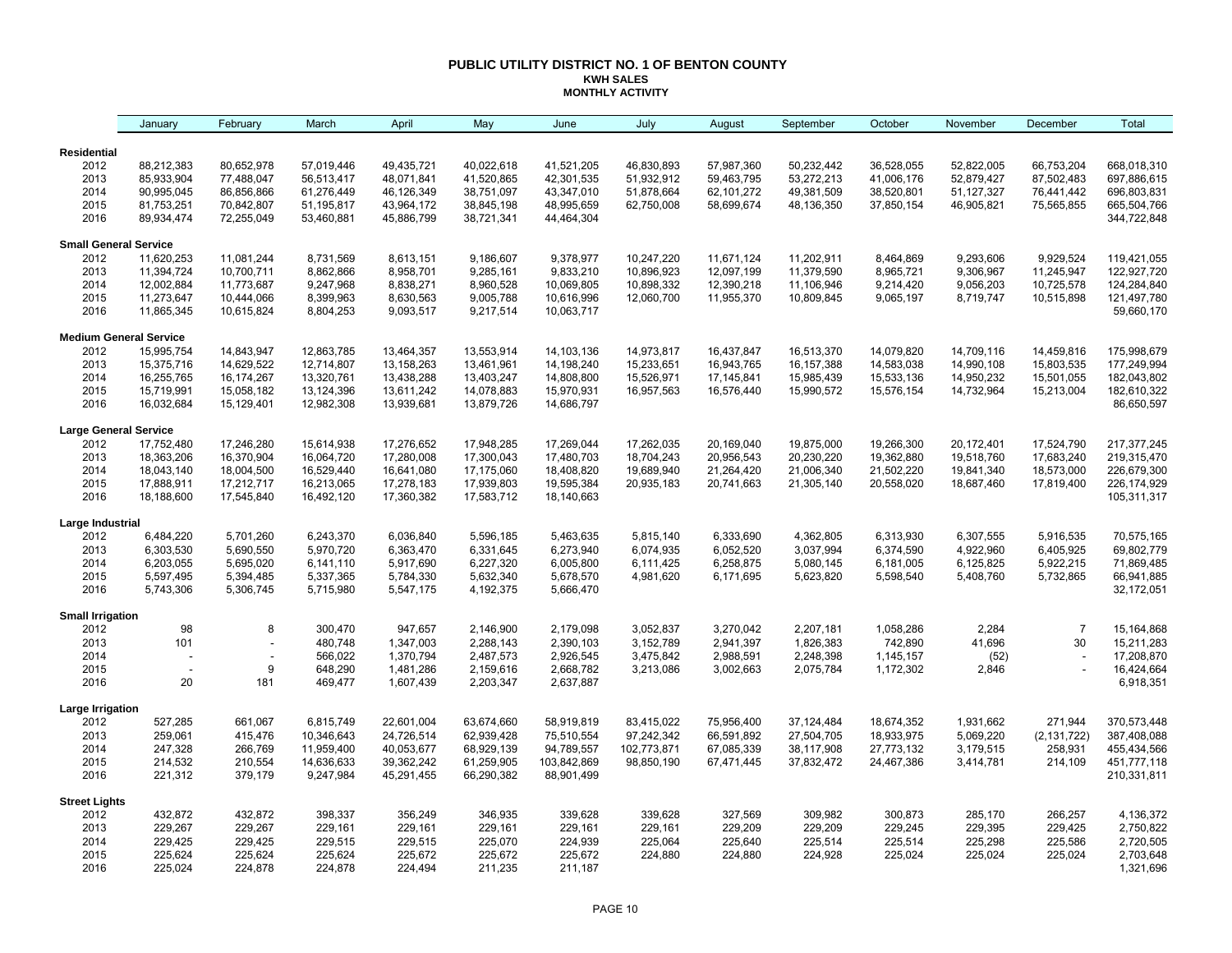### **PUBLIC UTILITY DISTRICT NO. 1 OF BENTON COUNTY KWH SALES MONTHLY ACTIVITY**

|                        | January     | February    | March       | April       | May         | June        | July        | August      | September     | October     | November    | December    | Total        |
|------------------------|-------------|-------------|-------------|-------------|-------------|-------------|-------------|-------------|---------------|-------------|-------------|-------------|--------------|
| <b>Security Lights</b> |             |             |             |             |             |             |             |             |               |             |             |             |              |
| 2012                   | 90,387      | 90,459      | 90,387      | 90,423      | 90,135      | 90,099      | 90,135      | 90,135      | 90,135        | 90,873      | 90,765      | 89,811      | 1,083,744    |
| 2013                   | 104,964     | 104,964     | 105,351     | 105,258     | 105,222     | 105,163     | 105,163     | 104,948     | 104,561       | 104,346     | 103,807     | 103,678     | 1,257,425    |
| 2014                   | 103,678     | 103,678     | 103,420     | 103,377     | 103,334     | 103,248     | 103,476     | 114,623     | 114,494       | 114,494     | 114,444     | 114,430     | 1,296,696    |
| 2015                   | 114,451     | 114,408     | 114,073     | 113,696     | 113,531     | 113,488     | 113,488     | 113,445     | 113,402       | 113,359     | 113,359     | 113,309     | 1,364,009    |
| 2016                   | 113,273     | 113,196     | 113,239     | 113,180     | 101,382     | 101,425     |             |             |               |             |             |             | 655,695      |
| <b>Unmetered</b>       |             |             |             |             |             |             |             |             |               |             |             |             |              |
| 2012                   | 241,464     | 241,464     | 244,466     | 244,466     | 244.466     | 244,472     | 244,472     | 244,472     | 244,472       | 244,472     | 244,472     | 244,472     | 2,927,630    |
| 2013                   | 243,914     | 245,210     | 246,506     | 246,506     | 247,676     | 247,676     | 247,676     | 247,676     | 247,676       | 247,676     | 247,676     | 247,686     | 2,963,554    |
| 2014                   | 247,686     | 247,516     | 247,516     | 247,516     | 248,246     | 248,246     | 248,246     | 249,106     | 249,106       | 249,106     | 249,106     | 249,106     | 2,980,502    |
| 2015                   | 249,106     | 249,106     | 249,106     | 248,919     | 248,919     | 248,919     | 248,919     | 254,930     | 254,845       | 255,749     | 257,045     | 257,045     | 3,022,608    |
| 2016                   | 257,045     | 257,045     | 257,045     | 257,045     | 257,045     | 257,045     |             |             |               |             |             |             | 1,542,270    |
| <b>Total</b>           |             |             |             |             |             |             |             |             |               |             |             |             |              |
| 2012                   | 141,357,196 | 130,951,579 | 108,322,517 | 119,066,520 | 152,810,705 | 149,509,113 | 182,271,199 | 192,487,679 | 142, 162, 782 | 105,021,830 | 105,859,036 | 115,456,360 | ,645,276,516 |
| 2013                   | 138,208,387 | 125,874,651 | 111,534,939 | 120,486,725 | 153,709,305 | 168,570,285 | 203,819,795 | 185,628,944 | 133,989,939   | 110,550,537 | 107,310,016 | 137,090,227 | 696,773,750  |
| 2014                   | 144,328,006 | 139,351,728 | 119,621,601 | 132,966,557 | 156,510,614 | 190,932,770 | 210,931,831 | 189,823,925 | 143,515,799   | 120,458,985 | 104,869,238 | 128,011,343 | ,781,322,397 |
| 2015                   | 133,037,008 | 119,751,958 | 110,144,332 | 130,700,305 | 149,509,655 | 207,957,270 | 220,335,637 | 185,212,205 | 142,367,158   | 114,881,885 | 98,467,807  | 125,656,509 | ,738,021,729 |
| 2016                   | 142,581,083 | 121,827,338 | 107,768,165 | 139,321,167 | 152,658,059 | 185,130,994 |             |             |               |             |             | ٠           | 849,286,806  |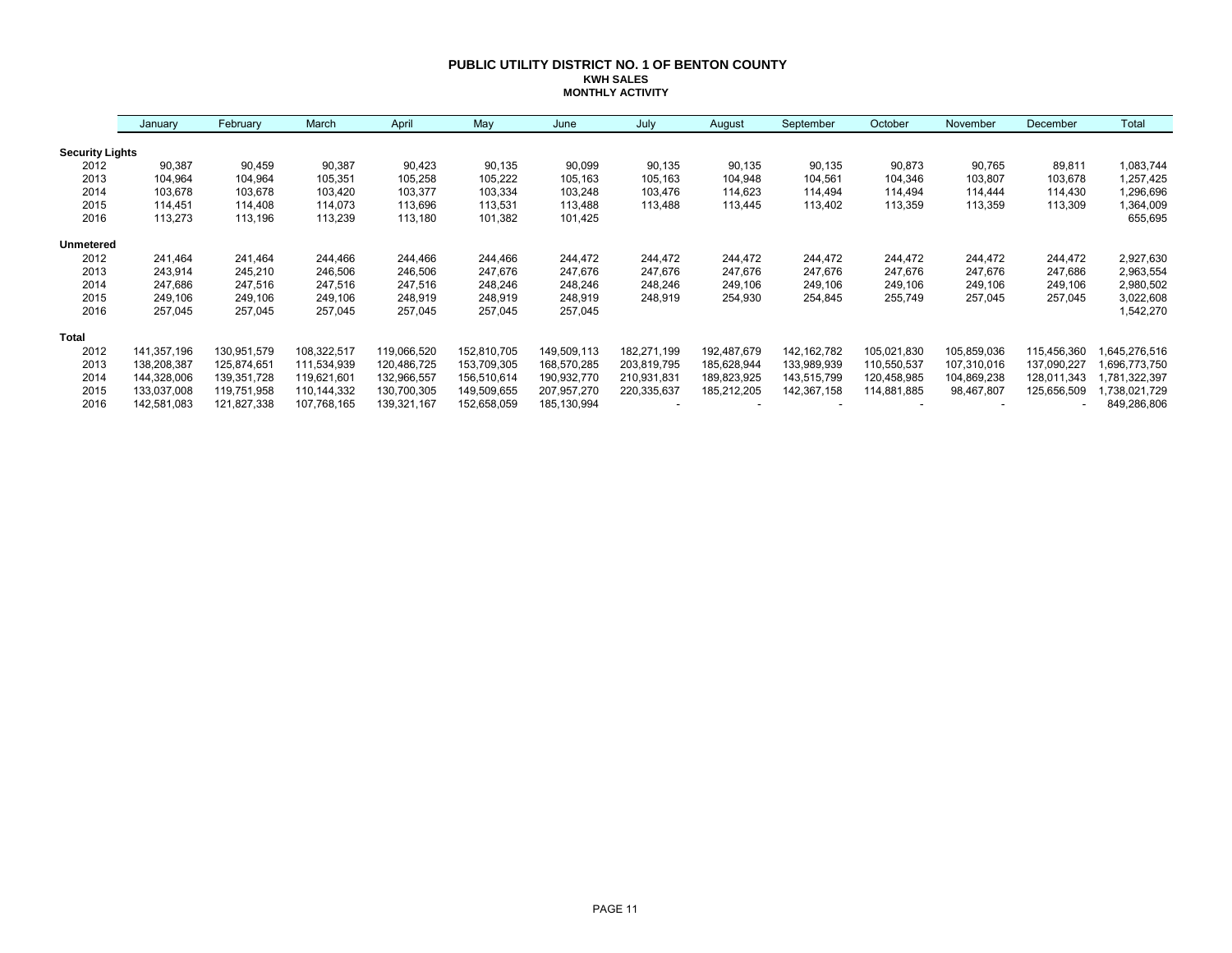## **PUBLIC UTILITY DISTRICT NO. 1 OF BENTON COUNTY CAPITAL ADDITIONS AND RETIREMENTS CURRENT MONTH**

|                                                                            | <b>BALANCE</b>          |                          |                          | <b>BALANCE</b>          |
|----------------------------------------------------------------------------|-------------------------|--------------------------|--------------------------|-------------------------|
|                                                                            | 5/31/2016               | <b>ADDITIONS</b>         | <b>RETIREMENTS</b>       | 6/30/2016               |
| <b>INTANGIBLE PLANT:</b>                                                   |                         |                          |                          |                         |
| Organizations                                                              | \$28,379                | \$0                      | \$0                      | \$28,379                |
| Franchises & Consents                                                      | 10,022                  |                          |                          | 10,022                  |
| Miscellaneous & Intangible Plant                                           | 29,078                  | $\overline{\phantom{a}}$ | $\overline{\phantom{a}}$ | 29,078                  |
| <b>TOTAL</b>                                                               | 67,480                  | $\blacksquare$           |                          | 67,480                  |
| <b>GENERATION PLANT:</b>                                                   |                         |                          |                          |                         |
| Land & Land Rights                                                         |                         |                          |                          |                         |
| Structures & Improvements                                                  | 1,141,911               |                          |                          | 1,141,911               |
| Fuel Holders & Accessories                                                 |                         |                          |                          |                         |
| <b>Other Electric Generation</b>                                           | 614,104                 |                          |                          | 614,104                 |
| <b>Accessory Electric Equipment</b><br>Miscellaneous Power Plant Equipment |                         | $\overline{\phantom{a}}$ |                          |                         |
| <b>TOTAL</b>                                                               | 1,756,015               | $\blacksquare$           |                          | 1,756,015               |
|                                                                            |                         |                          |                          |                         |
| <b>TRANSMISSION PLANT:</b>                                                 |                         |                          |                          |                         |
| Land & Land Rights<br>Clearing Land & Right Of Ways                        | 156,400<br>25,544       |                          |                          | 156,400<br>25,544       |
| <b>Transmission Station Equipment</b>                                      | 832,047                 |                          |                          | 832,047                 |
| <b>Towers &amp; Fixtures</b>                                               | (186)                   |                          |                          | (186)                   |
| Poles & Fixtures                                                           | 3,974,974               | 1,641                    |                          | 3,976,615               |
| Overhead Conductor & Devices                                               | 3,020,658               | 505                      |                          | 3,021,163               |
| <b>TOTAL</b>                                                               | 8,009,438               | 2,146                    |                          | 8,011,583               |
| <b>DISTRIBUTION PLANT:</b>                                                 |                         |                          |                          |                         |
| Land & Land Rights                                                         | 1,694,038               | 1,356                    |                          | 1,695,394               |
| Structures & Improvements                                                  | 295,502                 |                          |                          | 295,502                 |
| <b>Station Equipment</b>                                                   | 39, 152, 758            | 222,032                  |                          | 39,374,790              |
| Poles, Towers & Fixtures                                                   | 19,166,305              | 161,511                  | (136, 180)               | 19,191,636              |
| Overhead Conductor & Devices                                               | 12,260,090              | 144,452                  | (114, 142)               | 12,290,400              |
| <b>Underground Conduit</b>                                                 | 32,745,222              | 84,442                   |                          | 32,829,664              |
| Underground Conductor & Devices                                            | 42,875,104              | 97,005                   | (12,005)                 | 42,960,105              |
| <b>Line Transformers</b>                                                   | 28,916,529              | 8,420                    |                          | 28,924,949              |
| Services-Overhead<br>Services-Underground                                  | 2,985,858<br>18,961,564 | 5,904<br>59,863          | (5,251)<br>(3, 167)      | 2,986,511<br>19,018,260 |
| <b>Meters</b>                                                              | 10,702,023              | 75,609                   |                          | 10,777,632              |
| Security Lighting                                                          | 873,753                 | 1,701                    | (1, 128)                 | 874,326                 |
| <b>Street Lighting</b>                                                     | 760,005                 |                          |                          | 760,005                 |
| <b>SCADA System</b>                                                        | 2,221,404               | 15,364                   |                          | 2,236,768               |
| <b>TOTAL</b>                                                               | 213,610,155             | 877,659                  | (271, 873)               | 214,215,941             |
| <b>GENERAL PLANT:</b>                                                      |                         |                          |                          |                         |
| Land & Land Rights                                                         | 1,130,759               |                          |                          | 1,130,759               |
| Structures & Improvements                                                  | 18,252,191              | 6,827                    |                          | 18,259,017              |
| Information Systems & Technology                                           | 16,270,896              | 10,419                   |                          | 16,281,316              |
| <b>Transportation Equipment</b>                                            | 7,324,621               |                          |                          | 7,324,621               |
| <b>Stores Equipment</b>                                                    | 54,108                  |                          |                          | 54,108                  |
| Tools, Shop & Garage Equipment                                             | 461,913                 |                          |                          | 461,913                 |
| Laboratory Equipment                                                       | 475,876                 |                          |                          | 475,876                 |
| <b>Communication Equipment</b><br><b>Broadband Equipment</b>               | 2,408,255<br>18,771,790 | 1,885<br>281,753         |                          | 2,410,140<br>19,053,544 |
| Miscellaneous Equipment                                                    | 1,168,910               |                          |                          | 1,168,910               |
| <b>Other Capitalized Costs</b>                                             | 10,872,850              | 86,070                   | (25,000)                 | 10,933,920              |
| <b>TOTAL</b>                                                               | 77,192,169              | 386,954                  | (25,000)                 | 77,554,123              |
| TOTAL ELECTRIC PLANT ACCOUNTS                                              | 300,635,256             | 1,266,759                | (296, 873)               | 301,605,142             |
| <b>PLANT HELD FOR FUTURE USE</b>                                           | 388,589                 |                          |                          | 388,589                 |
| <b>CONSTRUCTION WORK IN PROGRESS</b>                                       | 4,355,625               | (103, 783)               |                          | 4,251,842               |
| <b>TOTAL CAPITAL</b>                                                       | \$305,379,470           | \$1,162,976              | (\$296,873)              | \$306,245,574           |
|                                                                            |                         |                          |                          |                         |

PAGE 12

**\$1,238,710 Budget**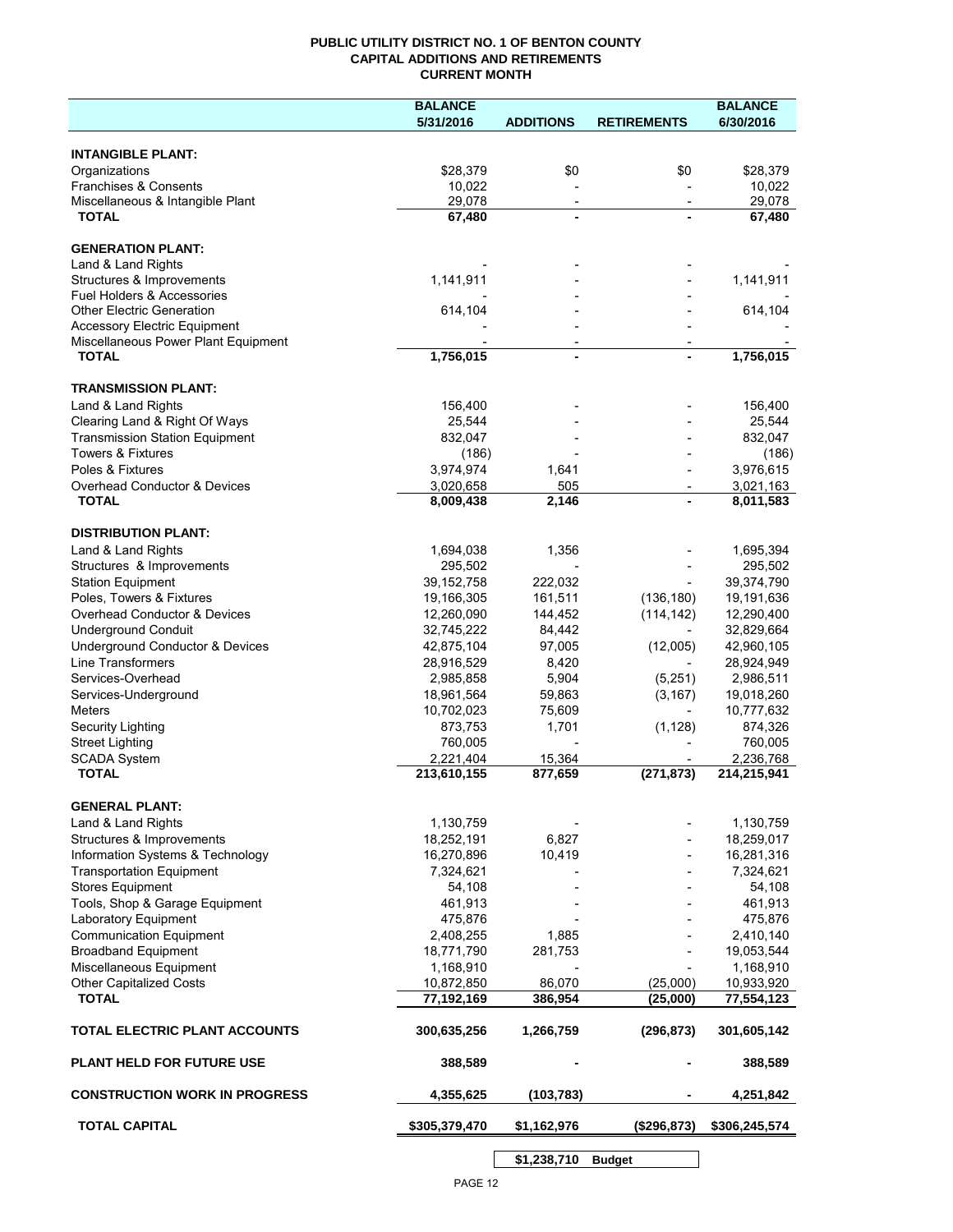# **PUBLIC UTILITY DISTRICT NO. 1 OF BENTON COUNTY CAPITAL ADDITIONS AND RETIREMENTS YEAR TO DATE**

|                                       | <b>BALANCE</b> |                  |                    | <b>BALANCE</b> |
|---------------------------------------|----------------|------------------|--------------------|----------------|
|                                       | 12/31/2015     | <b>ADDITIONS</b> | <b>RETIREMENTS</b> | 6/30/2016      |
|                                       |                |                  |                    |                |
| <b>INTANGIBLE PLANT:</b>              |                |                  |                    |                |
| Organizations                         | \$28,379       | \$0              | \$0                | \$28,379       |
| Franchises & Consents                 | 10,022         |                  |                    | 10,022         |
| Miscellaneous & Intangible Plant      | 29,078         |                  |                    | 29,078         |
| <b>TOTAL</b>                          | 67,480         |                  |                    | 67,480         |
| <b>GENERATION PLANT:</b>              |                |                  |                    |                |
| Land & Land Rights                    |                |                  |                    |                |
| Structures & Improvements             | 1,141,911      |                  |                    | 1,141,911      |
| Fuel Holders & Accessories            |                |                  |                    |                |
| <b>Other Electric Generation</b>      | 612,954        | 1,150            |                    | 614,104        |
| <b>Accessory Electric Equipment</b>   |                |                  |                    |                |
| Miscellaneous Power Plant Equipment   |                |                  |                    |                |
| <b>TOTAL</b>                          | 1,754,865      | 1,150            |                    | 1,756,015      |
|                                       |                |                  |                    |                |
| <b>TRANSMISSION PLANT:</b>            |                |                  |                    |                |
| Land & Land Rights                    | 156,400        |                  |                    | 156,400        |
| Clearing Land & Right Of Ways         | 25,544         |                  |                    | 25,544         |
| <b>Transmission Station Equipment</b> | 832,047        |                  |                    | 832,047        |
| <b>Towers &amp; Fixtures</b>          |                | (186)            |                    | (186)          |
| Poles & Fixtures                      | 3,976,615      |                  |                    | 3,976,615      |
| Overhead Conductor & Devices          | 3,021,163      |                  |                    | 3,021,163      |
| <b>TOTAL</b>                          | 8,011,769      | (186)            |                    | 8,011,583      |
| <b>DISTRIBUTION PLANT:</b>            |                |                  |                    |                |
| Land & Land Rights                    | 1,647,358      | 48,037           |                    | 1,695,394      |
| Structures & Improvements             | 295,502        |                  |                    | 295,502        |
| <b>Station Equipment</b>              | 38,501,024     | 873,766          |                    | 39,374,790     |
| Poles, Towers & Fixtures              | 19,146,903     | 377,130          | (332, 397)         | 19,191,636     |
| Overhead Conductor & Devices          | 12, 171, 352   | 338,929          | (219, 881)         | 12,290,400     |
| <b>Underground Conduit</b>            | 32,354,579     | 485,410          | (10, 325)          | 32,829,664     |
| Underground Conductor & Devices       | 42,358,742     | 758,208          | (156, 846)         | 42,960,105     |
| <b>Line Transformers</b>              | 28,649,834     | 275,114          |                    | 28,924,949     |
| Services-Overhead                     | 2,947,438      | 44,324           | (5,251)            | 2,986,511      |
| Services-Underground                  | 18,693,802     | 327,625          | (3, 167)           | 19,018,260     |
| <b>Meters</b>                         | 10,521,345     | 256,287          |                    | 10,777,632     |
| Security Lighting                     | 873,950        | 5,758            | (5, 382)           | 874,326        |
| <b>Street Lighting</b>                | 760,005        |                  |                    | 760,005        |
| <b>SCADA System</b>                   | 2,065,754      | 171,014          |                    | 2,236,768      |
| <b>TOTAL</b>                          | 210,987,589    | 3,961,600        | (733, 249)         | 214,215,941    |
|                                       |                |                  |                    |                |
| <b>GENERAL PLANT:</b>                 |                |                  |                    |                |
| Land & Land Rights                    | 1,130,759      |                  |                    | 1,130,759      |
| Structures & Improvements             | 18,252,191     | 6,827            |                    | 18,259,017     |
| Information Systems & Technology      | 16,060,948     | 220,367          |                    | 16,281,316     |
| <b>Transportation Equipment</b>       | 7,324,428      | 193              |                    | 7,324,621      |
| <b>Stores Equipment</b>               | 54,108         |                  |                    | 54,108         |
| Tools, Shop & Garage Equipment        | 454,973        | 6,940            |                    | 461,913        |
| Laboratory Equipment                  | 535,877        | (60,001)         |                    | 475,876        |
| <b>Communication Equipment</b>        | 2,402,011      | 8,129            |                    | 2,410,140      |
| <b>Broadband Equipment</b>            | 18,604,205     | 449,339          |                    | 19,053,544     |
| Miscellaneous Equipment               | 1,168,910      |                  |                    | 1,168,910      |
| Other Capitalized Costs               | 11,735,136     | 426,110          | (1,227,326)        | 10,933,920     |
| <b>TOTAL</b>                          | 77,723,546     | 1,057,904        | (1, 227, 326)      | 77,554,123     |
| TOTAL ELECTRIC PLANT ACCOUNTS         | 298,545,249    | 5,020,469        | (1,960,575)        | 301,605,142    |
| <b>PLANT HELD FOR FUTURE USE</b>      | 388,589        |                  |                    | 388,589        |
| <b>CONSTRUCTION WORK IN PROGRESS</b>  | 2,745,647      | 1,506,196        |                    | 4,251,842      |
| <b>TOTAL CAPITAL</b>                  | \$301,679,484  | \$6,526,664      | (\$1,960,575)      | \$306,245,574  |
|                                       |                | \$7,170,791      | <b>Budget</b>      |                |
|                                       |                |                  |                    |                |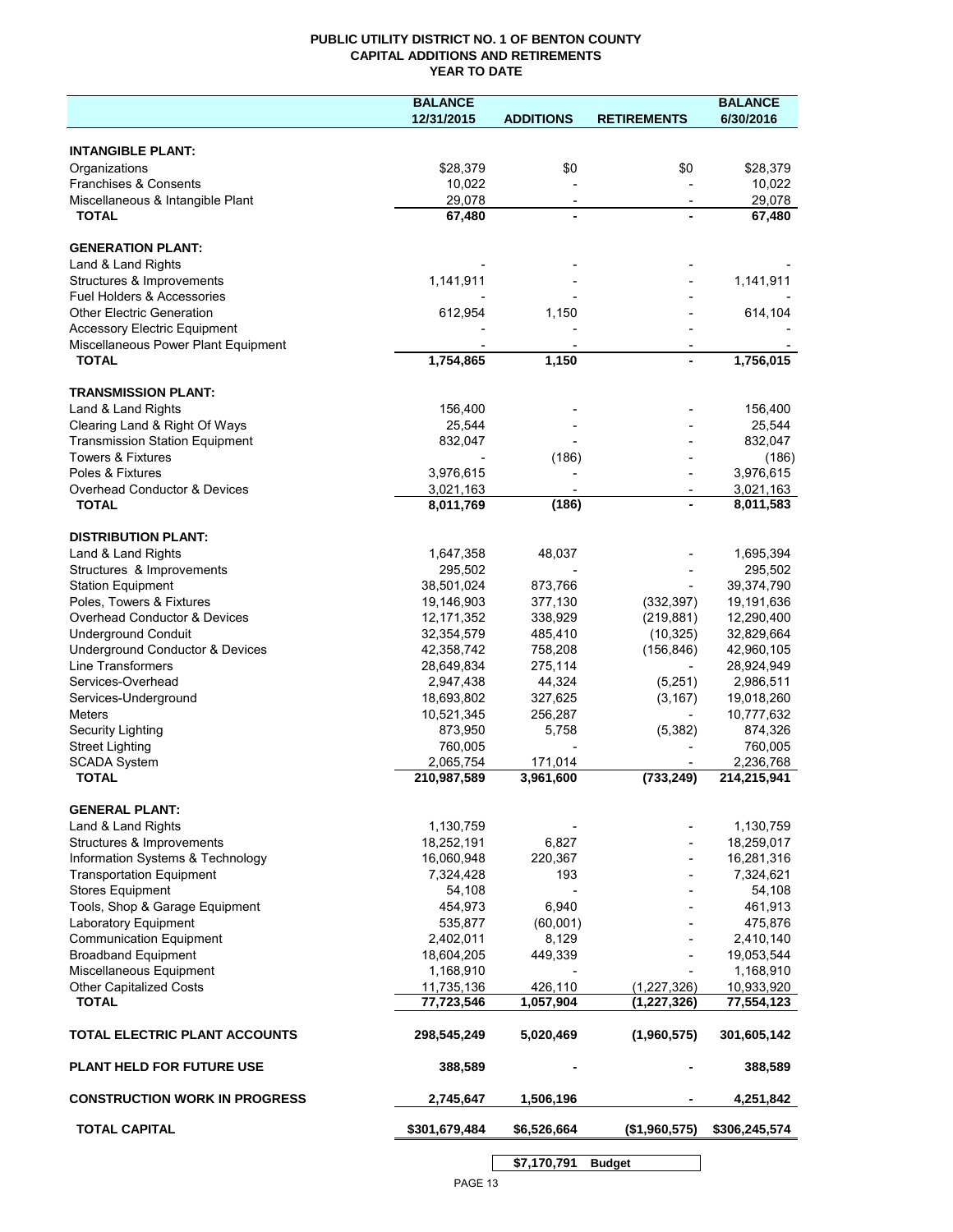# **PUBLIC UTILITY DISTRICT NO. 1 OF BENTON COUNTY STATEMENT OF CASH FLOWS**

|                                                                                              | <b>YTD</b><br>6/30/2016 | <b>Monthly</b><br>6/30/2016 |
|----------------------------------------------------------------------------------------------|-------------------------|-----------------------------|
| <b>CASH FLOWS FROM OPERATING ACTIVITIES</b>                                                  |                         |                             |
| Cash Received from Customers and Counterparties                                              | \$67,613,294            | \$11,067,402                |
| Cash Paid to Suppliers and Counterparties                                                    | (49, 474, 815)          | (7,737,938)                 |
| Cash Paid to Employees                                                                       | (6,995,929)             | (1,580,585)                 |
| <b>Taxes Paid</b>                                                                            | (7,556,038)             | (751, 075)                  |
| <b>Net Cash Provided by Operating Activities</b>                                             | 3,586,512               | 997,804                     |
|                                                                                              |                         |                             |
| <b>CASH FLOWS FROM NONCAPITAL FINANCING ACTIVITIES</b>                                       |                         |                             |
| <b>Other Interest Expense</b><br>Net Cash Used by Noncapital Financing Activities            | (9,500)<br>(9,500)      |                             |
| <b>CASH FLOWS FROM CAPITAL AND RELATED FINANCING ACTIVITIES</b>                              |                         |                             |
| <b>Acquisition of Capital Assets</b>                                                         | (6, 510, 711)           | (1, 138, 500)               |
| Proceeds from Sale of Revenue Bonds                                                          |                         |                             |
| Cash Defeasance Principal and Interest                                                       |                         |                             |
| <b>Bond Principal Paid</b>                                                                   |                         |                             |
| <b>Bond Interest Paid</b>                                                                    | (1, 157, 145)           |                             |
| <b>Capital Contributions</b>                                                                 | 672,255                 | 55,050                      |
| Sale of Assets                                                                               | 47,122                  | 6,524                       |
| Net Cash Used by Capital and Related Financing Activities                                    | (6,948,479)             | (1,076,926)                 |
| <b>CASH FLOWS FROM INVESTING ACTIVITIES</b>                                                  |                         |                             |
| Interest Income                                                                              | 159,200                 | 35,297                      |
| Proceeds from Sale of Investments<br>Purchase of Investments                                 | 3,997,500               | 2,000,000                   |
| Joint Venture Net Revenue (Expense)                                                          |                         |                             |
| <b>Net Cash Provided by Investing Activities</b>                                             | 4,156,700               | 2,035,297                   |
| <b>NET INCREASE (DECREASE) IN CASH</b>                                                       | 785,233                 | 1,956,175                   |
| <b>CASH BALANCE, BEGINNING</b>                                                               | \$28,597,032            | \$27,426,090                |
| <b>CASH BALANCE, ENDING</b>                                                                  | \$29,382,265            | \$29,382,265                |
| RECONCILIATION OF NET OPERATING INCOME TO NET                                                |                         |                             |
| <b>CASH PROVIDED BY OPERATING ACTIVITIES</b>                                                 |                         |                             |
| Net Operating Revenues                                                                       | (\$791,298)             | \$1,902,235                 |
| Adjustments to reconcile net operating income to net cash                                    |                         |                             |
| provided by operating activities:<br>Depreciation & Amortization                             | 6,929,051               | 1,036,216                   |
| <b>Unbilled Revenues</b>                                                                     | 1,400,000               | (900,000)                   |
| Misellaneous Other Revenue & Receipts                                                        | 11,885                  |                             |
| GASB 68 Pension Expense                                                                      |                         |                             |
| Decrease (Increase) in Accounts Receivable                                                   | (2,461,669)             | (1,558,636)                 |
| Decrease (Increase) in BPA Prepay Receivable                                                 | 300,000                 | 50,000                      |
| Decrease (Increase) in Inventories                                                           | (229, 703)              | (149, 622)                  |
| Decrease (Increase) in Prepaid Expenses<br>Decrease (Increase) in Wholesale Power Receivable | 25,408                  | 39,915                      |
| Decrease (Increase) in Miscellaneous Assets                                                  | 786,665<br>(395)        | 222,430<br>(337)            |
| Decrease (Increase) in Prepaid Expenses and Other Charges                                    | 1,429,164               | 313,239                     |
| Decrease (Increase) in Deferred Derivative Outflows                                          | 690,136                 | 115,536                     |
| Increase (Decrease) in Deferred Derivative Inflows                                           | (1, 139, 965)           | (265, 039)                  |
| Increase (Decrease) in Warrants Outstanding                                                  | (85, 927)               | (33, 463)                   |
| Increase (Decrease) in Accounts Payable                                                      | (1,226,954)             | 11,261                      |
| Increase (Decrease) in Accrued Taxes Payable                                                 | (1,226,369)             | 329,196                     |
| Increase (Decrease) in Customer Deposits                                                     | 40,421                  | 15,999                      |
| Increase (Decrease) in BPA Prepay Incentive Credit                                           | (80, 628)               | (13, 438)                   |
| Increase (Decrease) in Other Current Liabilities                                             | 98,048                  | (35, 810)                   |
| Increase (Decrease) in Other Credits                                                         | (881, 358)              | (81, 878)                   |
| <b>Net Cash Provided by Operating Activities</b><br>PAGE 14                                  | \$3,586,512             | \$997,804                   |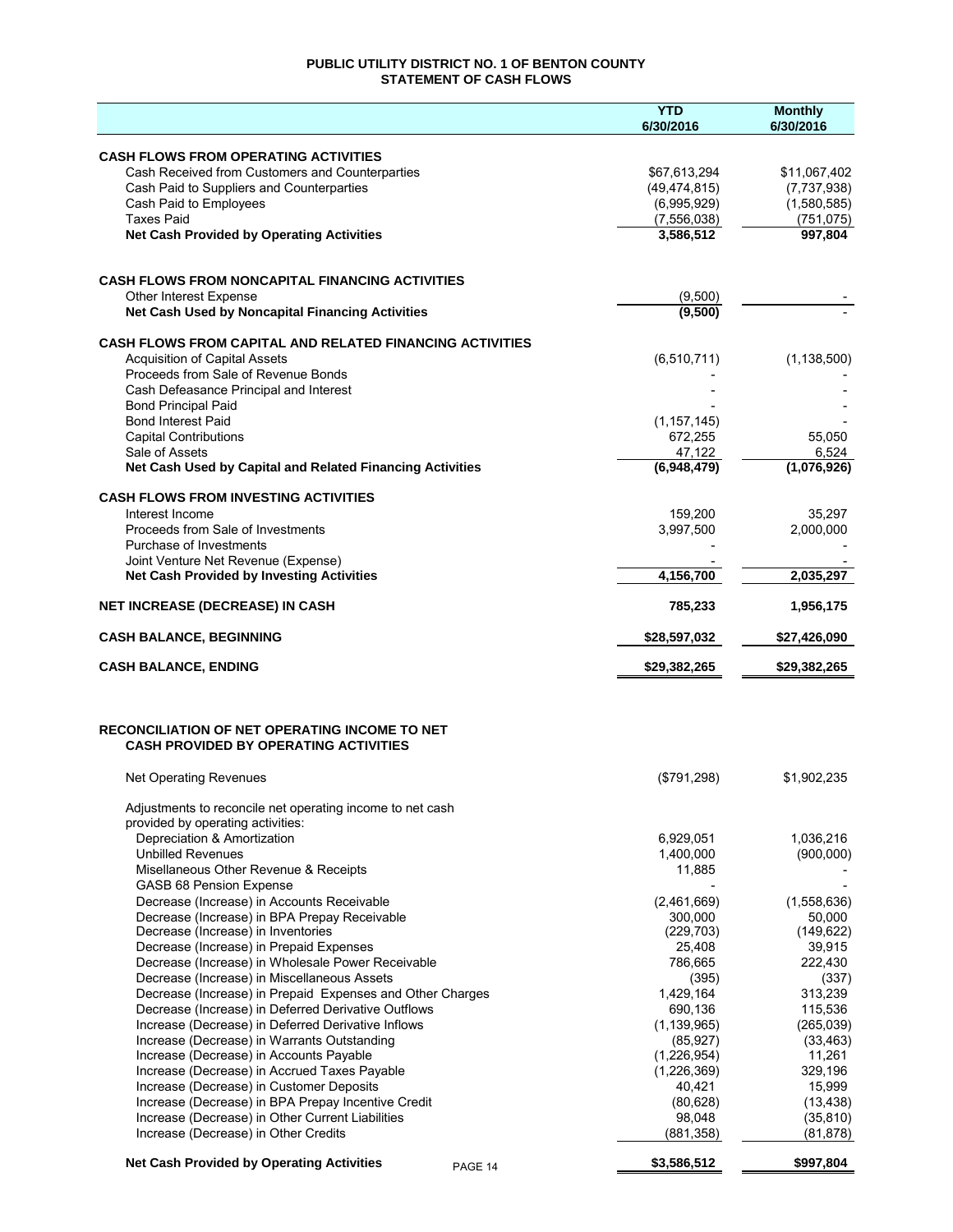## **PUBLIC UTILITY DISTRICT NO. 1 OF BENTON COUNTY WEATHER STATISTICS June 30, 2016**



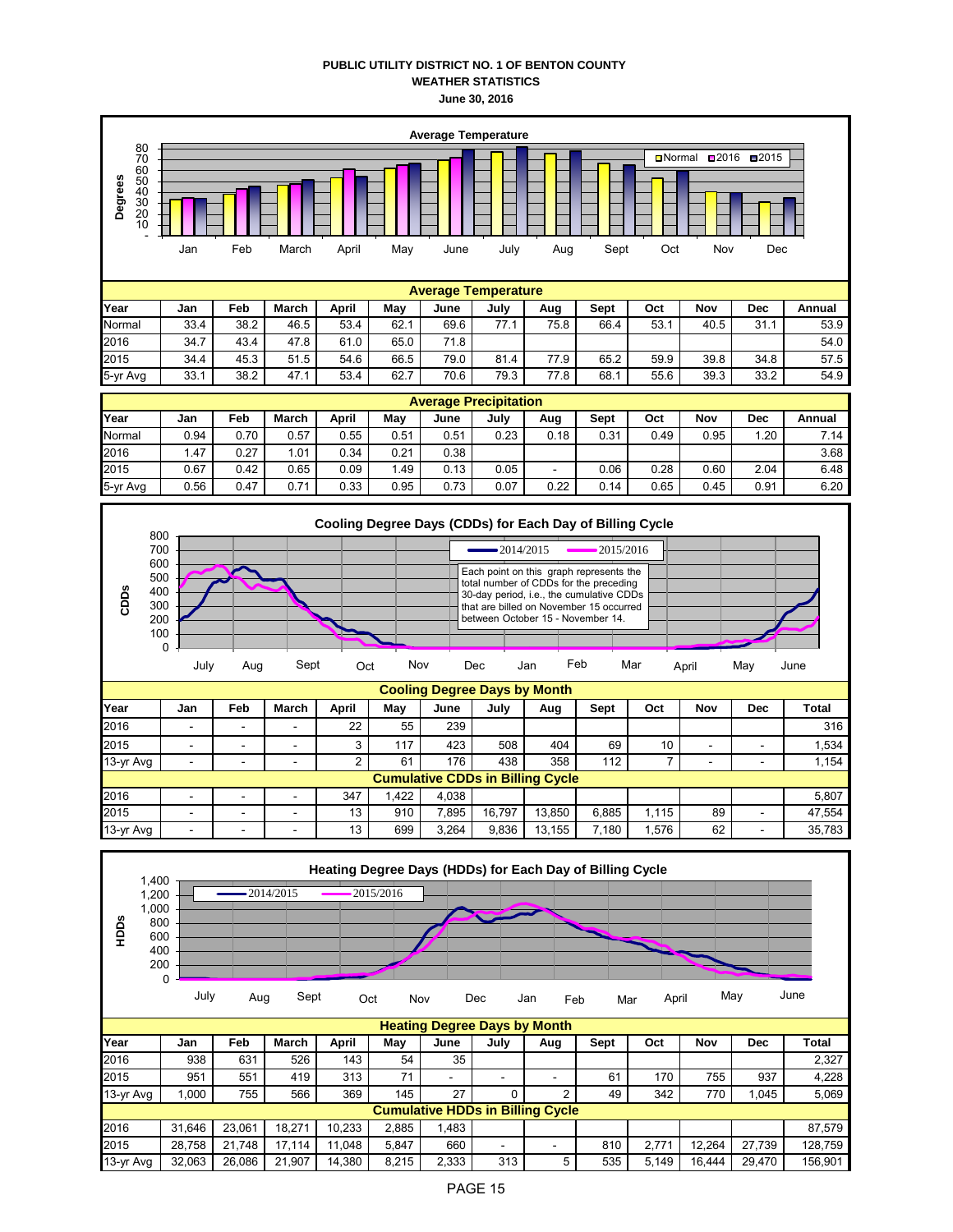#### **PUBLIC UTILITY DISTRICT NO. 1 OF BENTON COUNTY BROADBAND SUMMARY**

|                                                                                                                                                                                                           | <b>June Highlights</b>   |           |           |              |                                 |           |                                                                                                                                     |                |               |             |     |            |            |             |                          |                        |
|-----------------------------------------------------------------------------------------------------------------------------------------------------------------------------------------------------------|--------------------------|-----------|-----------|--------------|---------------------------------|-----------|-------------------------------------------------------------------------------------------------------------------------------------|----------------|---------------|-------------|-----|------------|------------|-------------|--------------------------|------------------------|
| AT&T S. Clodfelter connected to the fiber network. Ricky Investments in Richland has a new 50Mbps service and Ashby Law in Kennewick has a new 100Mbps service. AT&T Prosser upgraded to 200Mbps and AT&T |                          |           |           |              |                                 |           | Hanford sites upgraded to 200Mbps and added another 200Mbps service to the site. Ely Substation fiber connection went live in June. |                |               |             |     |            |            |             |                          |                        |
|                                                                                                                                                                                                           |                          |           |           |              |                                 |           |                                                                                                                                     | <b>ACTUALS</b> |               |             |     |            |            |             | <b>Budget</b>            | <b>Inception</b>       |
|                                                                                                                                                                                                           | 2016 Budget              | Jan       | Feb       | <b>March</b> | <b>April</b>                    | May       | June                                                                                                                                | July           | <b>August</b> | <b>Sept</b> | Oct | <b>Nov</b> | <b>Dec</b> | <b>YTD</b>  | <b>Variance</b>          | to Date                |
| <b>OPERATING REVENUES</b>                                                                                                                                                                                 |                          |           |           |              |                                 |           |                                                                                                                                     |                |               |             |     |            |            |             |                          |                        |
| Ethernet                                                                                                                                                                                                  | 1,523,071                | \$99,559  | \$103,216 | \$104,672    | \$103,787                       | \$104,283 | \$106,297                                                                                                                           |                |               |             |     |            |            | \$621,815   | 901,256                  |                        |
| Non-Recurring Charges                                                                                                                                                                                     |                          | 1,800     | 3,000     | 1,000        | 1,000                           | 3,150     | 1,500                                                                                                                               |                |               |             |     |            |            | \$11,450    | (11, 450)                |                        |
| TDM                                                                                                                                                                                                       | 69,372                   | 5,781     | 5,781     | 5,781        | 5,781                           | 5,781     | 5,781                                                                                                                               |                |               |             |     |            |            | 34,686      | 34,686                   |                        |
| Wireless                                                                                                                                                                                                  | 312                      | 26        | 26        | 26           | 26                              | 26        | 26                                                                                                                                  |                |               |             |     |            |            | 156         | 156                      |                        |
| Internet Transport Service                                                                                                                                                                                | 123,540                  | 6,841     | 6,907     | 7,146        | 7,293                           | 5,606     | 6,983                                                                                                                               |                |               |             |     |            |            | \$40,776    | 82,764                   |                        |
| <b>Fixed Wireless</b>                                                                                                                                                                                     | 82,779                   | 6,958     | 6,953     | 6,944        | 6,921                           | 6,842     | 6,802                                                                                                                               |                |               |             |     |            |            | \$41,419    | 41,360                   |                        |
| Broadband Revenue - Other                                                                                                                                                                                 | 281,642                  | 43,595    | 43,405    | 43,102       | 43,088                          | 43,095    | 42,712                                                                                                                              |                |               |             |     |            |            | \$258,998   | 22,644                   |                        |
| Subtotal                                                                                                                                                                                                  | 2,080,716                | 164,560   | 169,289   | 168,671      | 167,896                         | 168,783   | 170,101                                                                                                                             |                |               |             |     |            |            | \$1,009,299 |                          |                        |
| NoaNet Maintenance Revenue                                                                                                                                                                                | J.                       |           | $\sim$    | $\sim$       | $\lambda$                       | $\sim$    |                                                                                                                                     |                |               |             |     |            |            |             |                          |                        |
| <b>Bad Debt Expense</b>                                                                                                                                                                                   |                          |           |           |              |                                 |           |                                                                                                                                     |                |               |             |     |            |            |             |                          |                        |
| <b>Total Operating Revenues</b>                                                                                                                                                                           | 2,080,716                | 164.560   | 169,289   | 168,671      | 167,896                         | 168,783   | 170,101                                                                                                                             |                |               |             |     |            |            | \$1,009,299 | 1,071,417                | 15,201,845             |
| <b>OPERATING EXPENSES</b>                                                                                                                                                                                 |                          |           |           |              |                                 |           |                                                                                                                                     |                |               |             |     |            |            |             |                          |                        |
| Marketing & Business Development                                                                                                                                                                          |                          |           |           | ٠            |                                 |           | $\sim$                                                                                                                              |                |               |             |     |            |            |             |                          |                        |
| <b>General Expenses</b>                                                                                                                                                                                   | 309,785                  | 13,401    | 47,476    | 70,716       | 75,674                          | 67,593    | 69,672                                                                                                                              |                |               |             |     |            |            | \$344,532   | (34, 747)                |                        |
| Other Maintenance                                                                                                                                                                                         | 141,758                  | 1,360     | 2,106     | 12,586       | 2,539                           | 20,362    | 9,552                                                                                                                               |                |               |             |     |            |            | \$48,504    | 93,254                   |                        |
| <b>NOC Maintenance</b>                                                                                                                                                                                    | 391,428                  |           | 161       | ٠            | $\sim$                          |           | 102                                                                                                                                 |                |               |             |     |            |            | 263.59      | 391,164                  |                        |
| Wireless Maintenance                                                                                                                                                                                      |                          | 10,763    | 1,893     | 243          | $\sim$                          |           |                                                                                                                                     |                |               |             |     |            |            | \$12,899    | (12, 899)                |                        |
| Subtotal                                                                                                                                                                                                  | 842,971                  | 25,524    | 51,636    | 83,545       | 78,214                          | 87,954    | 79,326                                                                                                                              |                |               |             |     |            |            | \$406,199   | 436,772                  | 9,270,703              |
| NoaNet Maintenance Expense                                                                                                                                                                                | $\overline{a}$           | $\sim$    | $\sim$    | $\sim$       | $\sim$                          | $\sim$    | $\sim$                                                                                                                              |                |               |             |     |            |            | \$0         | $\overline{\phantom{a}}$ |                        |
| Depreciation                                                                                                                                                                                              | 886,520                  | 97,106    | 93,729    | 82,045       | 81,893                          | 79,778    | 79,977                                                                                                                              |                |               |             |     |            |            | \$514,528   | 371,992                  | 9,325,080              |
| <b>Total Operating Expenses</b>                                                                                                                                                                           | 1,729,491                | 122,630   | 145,365   | 165,590      | 160,106                         | 167,733   | 159,303                                                                                                                             |                |               |             |     |            |            | \$920,727   | 808,764                  | 18,595,783             |
| <b>OPERATING INCOME (LOSS)</b>                                                                                                                                                                            | 351,225                  | 41,929    | 23,925    | 3,081        | 7,790                           | 1,050     | 10,798                                                                                                                              |                |               |             |     |            |            | \$88,572    | 262,653                  | (3,393,938)            |
| <b>NONOPERATING REVENUES &amp; EXPENSES</b><br>Internal Interest due to Power Business Unit <sup>(1)</sup>                                                                                                | (362, 982)               | (30, 136) | (29, 831) | (29, 749)    | (29, 801)                       | (29, 522) | (29, 330)                                                                                                                           |                |               |             |     |            |            | (\$178,369) | 184,613                  | (5,752,976)            |
| <b>CAPITAL CONTRIBUTIONS</b><br>Contributions in Aid of Broadband<br><b>BTOP</b>                                                                                                                          | 10,000                   | 8,200     | 27,550    |              | 98                              | 6,865     | 44,354                                                                                                                              |                |               |             |     |            |            | \$87,067    | 77,067<br>$\blacksquare$ | 4,783,496<br>2,282,671 |
| <b>INTERNAL NET INCOME (LOSS)</b>                                                                                                                                                                         | (\$1,757)                | \$19,993  | 21.644    | (26, 668)    | (21, 914)                       | (21, 607) | 25,822                                                                                                                              |                |               |             |     |            |            | (\$2,730)   | \$524,333                | (2,080,747)            |
| <b>NOANET COSTS</b>                                                                                                                                                                                       |                          |           |           |              |                                 |           |                                                                                                                                     |                |               |             |     |            |            |             |                          |                        |
| <b>Member Assessments</b><br>Membership Support                                                                                                                                                           |                          | 86        |           | 54           | $\overline{\phantom{a}}$<br>782 | 173       | 457                                                                                                                                 |                |               |             |     |            |            | \$1,551     |                          | \$3,159,092<br>114,924 |
| <b>Total NoaNet Costs</b>                                                                                                                                                                                 | $\overline{\phantom{a}}$ | 85.67     |           | 53.50        | 782                             | 173       | 457.13                                                                                                                              |                |               |             |     |            |            | \$1,551     | (\$1,551)                | \$3,274,016            |
|                                                                                                                                                                                                           |                          |           |           |              |                                 |           |                                                                                                                                     |                |               |             |     |            |            |             |                          |                        |
| <b>CAPITAL EXPENDITURES</b>                                                                                                                                                                               | \$924,936                | \$5,392   | \$31,275  | \$57,973     | \$106,196                       | (\$5,763) | \$113,600                                                                                                                           |                |               |             |     |            |            | \$308,674   | \$616,262                | \$20,150,494           |
| NET CASH (TO)/FROM BROADBAND <sup>(2)</sup>                                                                                                                                                               | \$322,809                | \$141,758 | 113,928   | 27,100       | (17, 198)                       | 93,283    | 21,072                                                                                                                              |                |               |             |     |            |            | \$379,942   |                          | (\$10,427,201)         |

## *Value of Internal Usage of Fiber*

| __<br>Administrative Services | 72,000           | 6,000  | 6,000  | 6.000  | 6.000  | 6,000  | 6,000  |  |  |  | 36,000 |
|-------------------------------|------------------|--------|--------|--------|--------|--------|--------|--|--|--|--------|
| <b>SCADA Services</b>         | 79.000<br>10.UUL | 6.500  | 6.500  | 5.50   | 5.500  | 6.500  | 7.000  |  |  |  | 39.500 |
| <b>Total Avoided Costs</b>    | \$150,000        | 12,500 | 12,500 | 12,500 | 12,500 | 12,500 | 13,000 |  |  |  | 75,500 |

(1) Internal interest budget is estimated based on cash flow projections (an interest rate of 3.6% is being used).

(2) Includes excess of revenues over operating costs, capital expenditures and NoaNet assessments; excludes depreciation and internal interest to Electric System